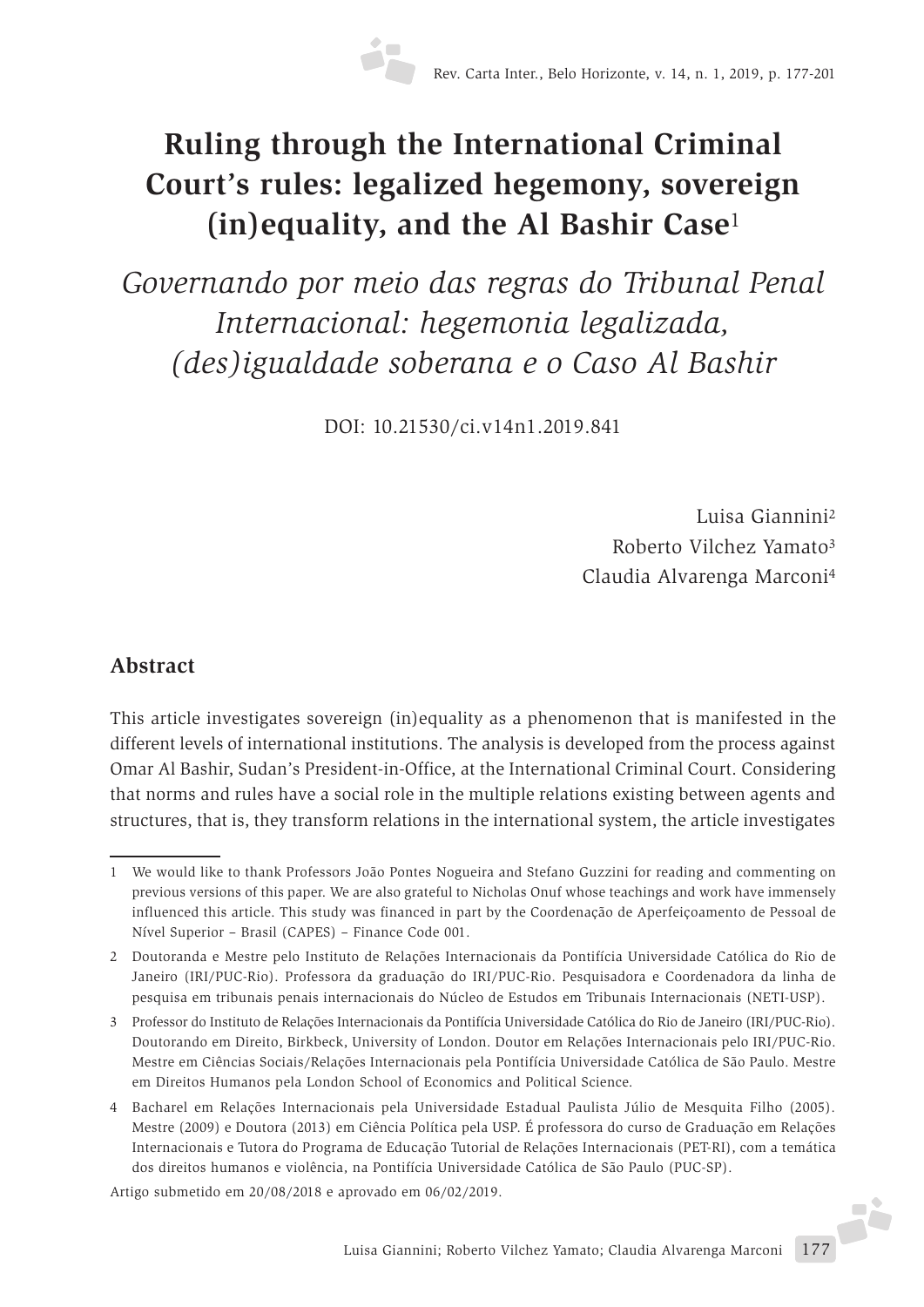the dispositions and principles present within the scope of the International Criminal Court that authorize a discrimination between States. This distinction implies the imposition of international rules for some actors and the maintenance of certain sovereign prerogatives for others. More specifically, international criminal justice is characterized by selectivity in judgments, as some countries are given certain authority over the regime. In this sense, it is argued that the sovereign (in)equality that is present in international criminal law is simultaneously a manifestation and condition of possibility for the hierarchy in the social, and therefore institutional normative, and political architecture of the international system. It is argued that the presence of this sovereign (in)equality can be identified at the different levels of the institutions of international society, insofar as they influence one another.

**Keywords:** International Criminal Court; Al Bashir Case; Norms; United Nations Security Council; Sovereign (In)equality.

#### **Resumo**

Este artigo investiga a (des)igualdade soberana como um fenômeno que se manifesta nos diferentes níveis de instituições internacionais. A análise é desenvolvida a partir do estudo do processo contra Omar Al Bashir, presidente em exercício do Sudão, no Tribunal Penal Internacional. Considerando que normas e regras possuem um papel social nas múltiplas relações existentes em meio a agentes e a estruturas, ou seja, elas transformam as relações no sistema internacional, o artigo investiga as disposições e princípios presentes no âmbito do Tribunal Penal Internacional, que autorizam uma discriminação entre os Estados. Essa distinção implica a imposição de regras internacionais para alguns atores e a manutenção de certas prerrogativas soberanas para outros. Mais especificamente, a justiça internacional penal é caracterizada pela seletividade nos julgamentos, uma vez que é conferida a alguns países certa autoridade sobre o regime. Nesse sentido, defende-se que a (des)igualdade soberana que está presente no direito internacional penal é, simultaneamente, manifestação e condição de possibilidade da hierarquia na arquitetura social, e portanto normativa institucional, e política do sistema internacional. Argumenta-se, assim, que a presença dessa (des)igualdade soberana pode ser identificada nos diferentes níveis das instituições da sociedade internacional, na medida em que elas influenciam umas às outras.

**Palavras-chave:** Tribunal Penal Internacional; Caso Al Bashir; Normas; Conselho de Segurança das Nações Unidas; (Des)igualdade Soberana.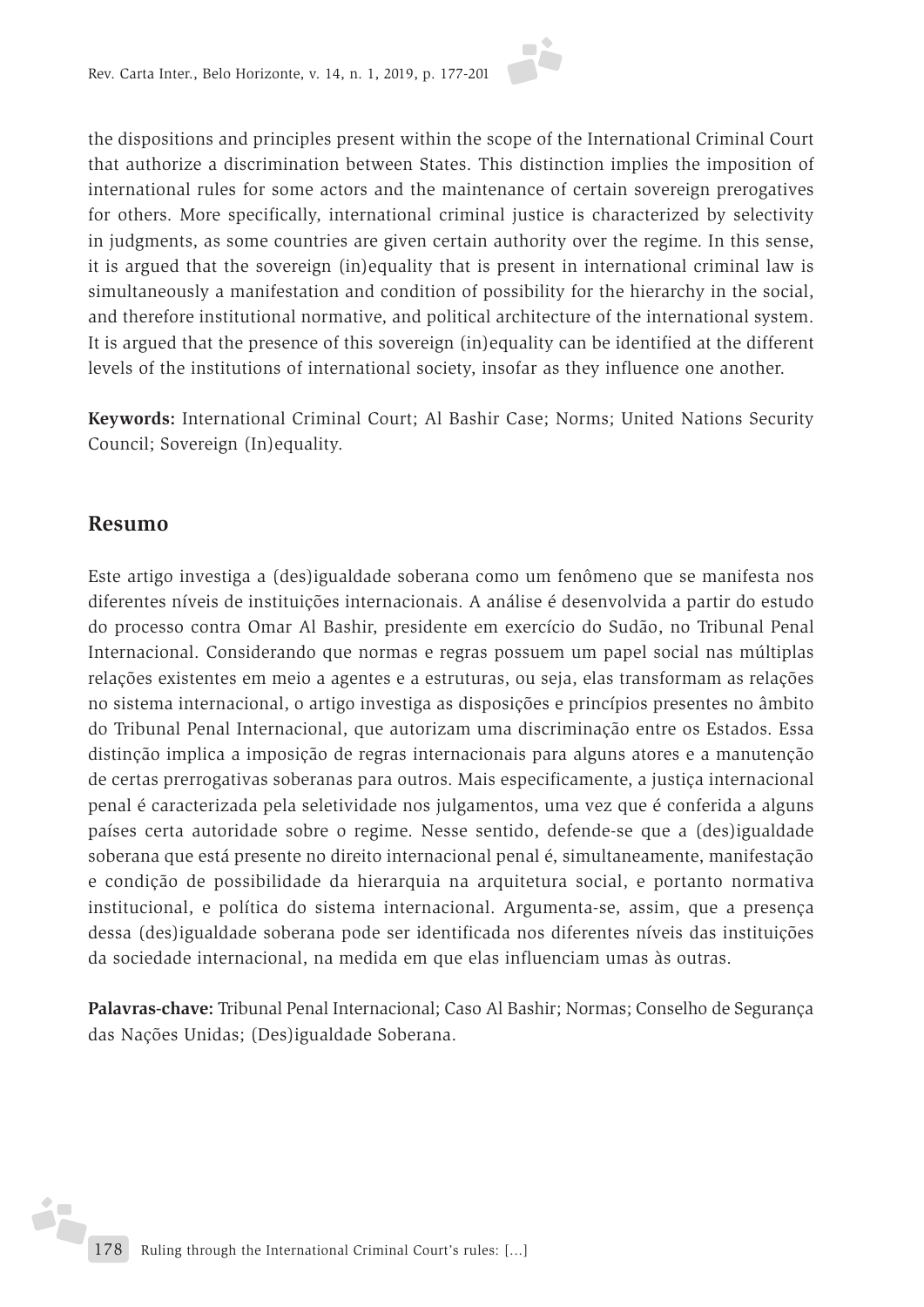#### **Introduction**

During the drafting process of the Rome Statute of the International Criminal Court (ICC), there was a tension between two principles: sovereign autonomy and inequality (SIMPSON, 2004). One of the important topics discussed at the Plenipotentiary Conference in 1998 concerned the role of major powers in the functioning of the ICC. It was intended that the Court's jurisdiction could be triggered in two ways: the first, through a self-referral by sovereign states that autonomously ratified the Rome Statute; and, the second, following the referral of a case by the United Nations Security Council (UNSC). There was, however, a concern that this second triggering mechanism would establish a power prerogative of certain states over the regime of international criminal law. This aspect marks all institutional building enterprise and negotiation internationally, especially because it is intimately connected to a consequent increase in the production of unequal international orders while establishing international institutions and not undermining them as some enthusiasts would advocate.

In the final document of the Rome Statute, Article 13(b) established that the UNSC would have the power to refer cases to the Court due to its authority on matters relating to Chapter VII of the UN Charter. This section of the Charter famously establishes that it is for the UNSC to determine "the existence of any threat to peace, breach of peace or act of aggression" and, in such situations, it must take appropriate measures in order to "maintain or re-establish peace and security" (UNITED NATIONS, 1945, art. 39). Mirroring UN Charter's article 2(6), the prerogative of the UNSC under Article 13(b) authorizes the initiation of a procedure by the ICC against any UN member-State – even if it is a *non*-signatory country of the Rome Statute. In other words, it makes possible for the UNSC to go beyond the sovereign prerogative of States – in voluntarily binding themselves to a treaty (or not) – by giving it the authority to ground universal jurisdiction, and, hence, *internationally* trumping the non-signatory State's sovereign will and decision to – *not* – ratify the Rome Statute.5

<sup>5</sup> The activation of a third-party jurisdiction – meaning that the Court could initiate an investigation over situations involving states that are not party to the Rome Statute – deserves to be mentioned as a complement of our argument. Morris (2000) argues, for instance, that the activation of the powers of ICC towards nationals of States that are not party to the Rome Statute has to do with two main patterns: "There will be cases involving strictly a determination of individual culpability and cases that will focus on the lawfulness of the official acts of states" (MORRIS, 2000, p. 364). This typology allows us to point to the fact that Sudan, our case study, lies in this second category of cases in which States do not opt, at any time, to have their nationals under the individual criminal accountability regime established by the Court.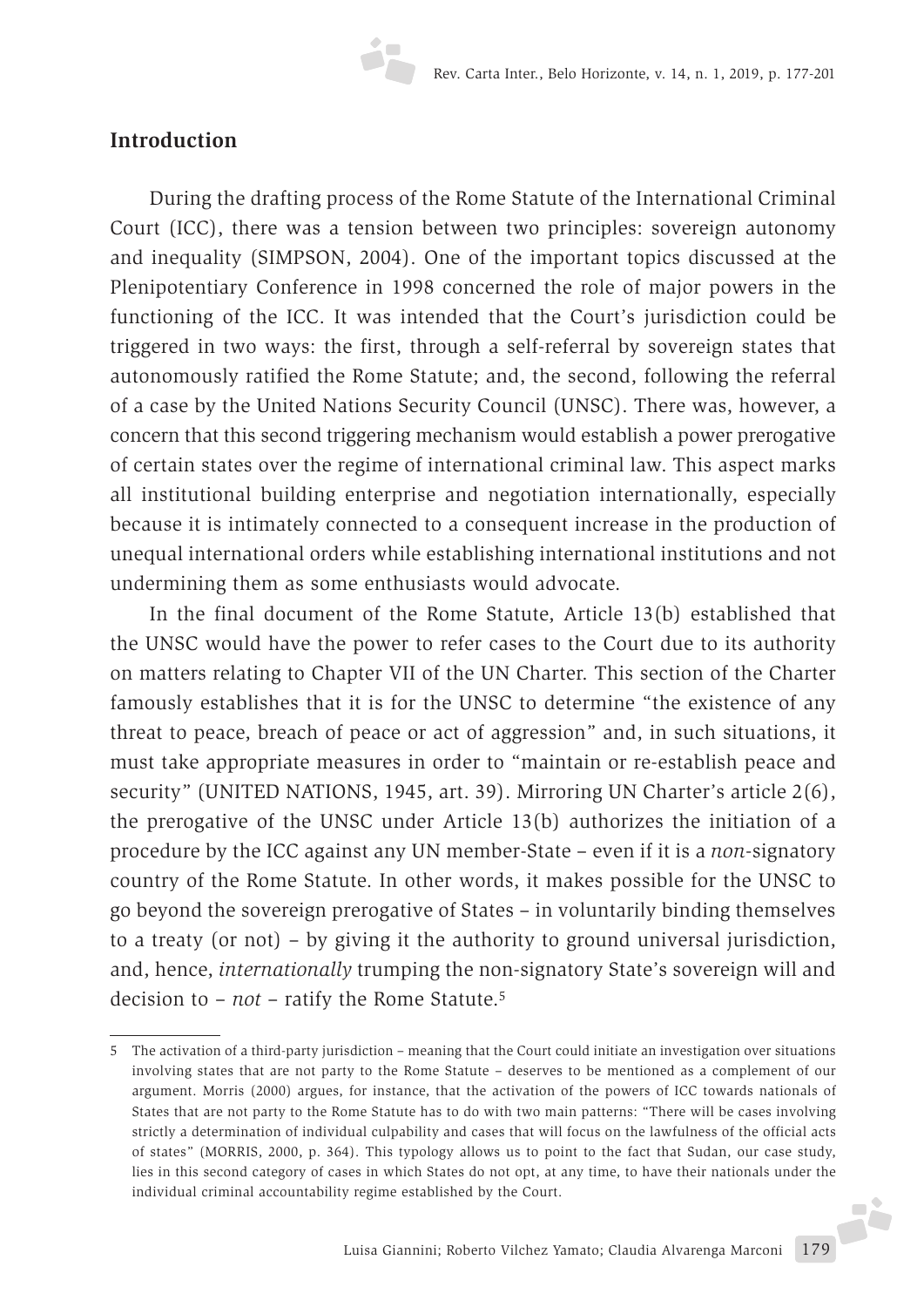Considering the UNSC's institutional architecture and (great) power composition, and, most specially (or exceptionally), the position occupied therein by the five (extra)sovereign states with permanent seats and veto powers, the ICC's jurisdictional (infra)structures institutionally express an – (*un*)equal – order and ordering (LINDAHL, 2013). While some States are structurally (self-)immunizable, the rest – signatories or *not* to the Rome treaty – are *subject*able, that is, *not* (self-)immunizable to the *ad hoc* (or *exceptional*) universal jurisdiction of (the UNSC through) the ICC. This legal-political, institutional arrangement reflects, we argue, what Simpson (2004) calls "legalized hegemony," that is, a condition in which the privileges of certain states are not only legitimized, but also legalized through legal rules and institutions such as the UN Charter and the UN, and the Rome Statute and the ICC.

The UNSC made use of this "hegemonic imperative" for the first time in its referral of the Darfur case to the ICC. After the UNSC referral and the ICCs preliminary investigations, the ICC issued in 2009 an international arrest warrant against Omar Al Bashir, the acting Head of the Sudanese sovereign state. Al Bashir was the first acting Head of State to be indicted by the ICC (and through the UNSC). This case points to two controversial issues in the ICC regime. The first concerns the UNSC's authority to refer or defer a case from the ICC's jurisdiction. The second regards the capacity of the UNSC to waive an acting head of state's immunity.6 The case against Al Bashir at the ICC is relevant and essential because it points not only to disputes within the framework of international criminal law, but also to constitutive tensions or aporias of the modern international order more broadly. In this case, questions about the power of the UNSC to submit a non-signatory state to the Court's jurisdiction and the prerogative to remove the immunity of an incumbent head of state touches upon the sovereign (in)equality between the state actors in this international regime.

It is meaningful the fact that the Al Bashir Case has already been set as a precedent for a subsequent situation in Libya, involving the referral of Mr. Muammar al-Gadaffi by the same UNSC to the Office of the Prosecutor (OTP) at ICC's headquarters. As a sort of path-dependent trajectory, Libya is also not a State Party to the Rome Statute and Muammar al-Gadaffi was also a serving head of state when targeted by the Court.

d.

<sup>6</sup> If the state has signed the Rome Statute, the Court itself has the capacity to overthrow the immunity of the Head of State. According to Article 27(1) and 27(2) that official capacity is irrelevant when it comes to the individual criminal accountability established the Court and consent to the Rome Statute formally affirms this irrelevance of official capacity.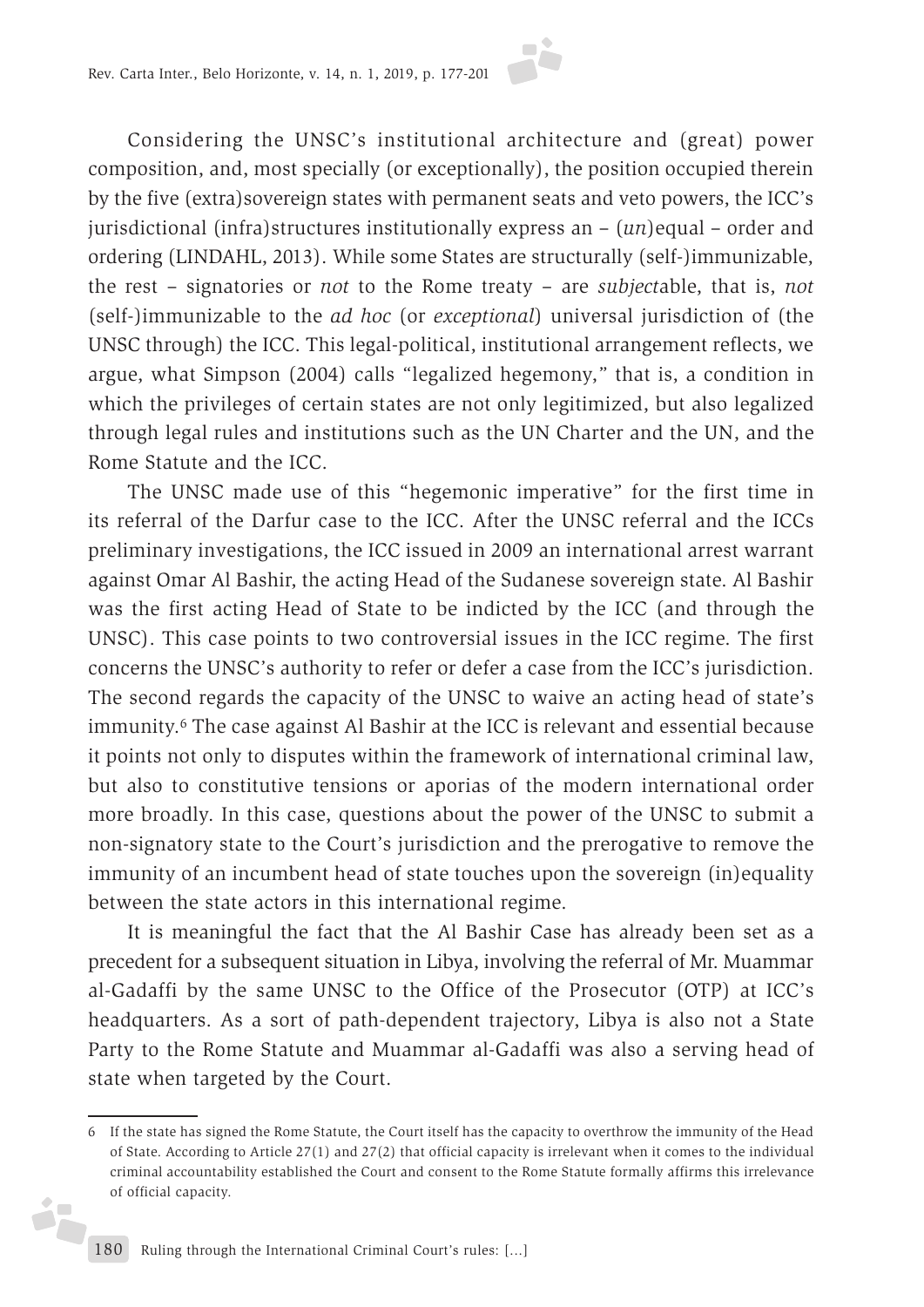From this, it is understood that the political matters of the Al Bashir Case are associated not only with the more immediate issues of the regime, but also with the fundamental institutions and the political-legal order and ordering of international society. In order to establish such a relationship, the model of hierarchy of international institutions developed by Christian Reus-Smit (1999), which divides international institutions into three groups, is used as a theoretical framework. In general, the hierarchy to which the author refers recognizes the constitutional structure as the deepest level of values that constitute the international society. It conditions the fundamental institutions that, in turn, influence specific regimes. A study of the sovereign inequality manifested in the ICC regime is therefore necessary. The same goes to its manifestations in two other instances: the fundamental institutions and constitutional structure of the international order. Through the study of the Al Bashir Case, this paper questions the legalized hegemony crystallized in the rules of the ICC's institutional framework. In addition to the specific problems of the institutions, these controversies present in international criminal law point to other more fundamental questions of international relations, in the sense that it shows how justice can be used as a mechanism for ordering the international society.

If this is true, there would not be necessary to deal with the ICC framework in terms of a permanent *trade-off* between order and justice, sovereignty and (the enforcement of) human rights (YAMATO, 2014). For justice would be subordinated to the interests of those who claim the responsibility for the maintenance of international society and its (or their) 'law and order': the great powers. Agreeing with Cui and Buzan (2016, p. 183), who have recently affirmed, "We are particularly interested in uncovering whether and how particular conditions in international systems/societies facilitate or obstruct the operation of GPM [Great Power Management]", our contribution does not maintain ICC as a judicialized international institution that entails a universal justice and constrains international order, but as a secondary institution that kept a primary international society institution untouched, that is: the great power management.<sup>7</sup>

Luisa Giannini; Roberto Vilchez Yamato; Claudia Alvarenga Marconi 181 7 The concepts of primary and secondary institutions are connected to an English School theoretical tradition of IR (see, for instance, BULL, 2002; BUZAN, 2004; HOLSTI, 2004). While the former are connected to patterned international behaviours of states, the latter are a deliberate choice of states which design these formal institutions in a coherent manner, since they would allow for the maintenance and even naturalization of previously installed behaviours.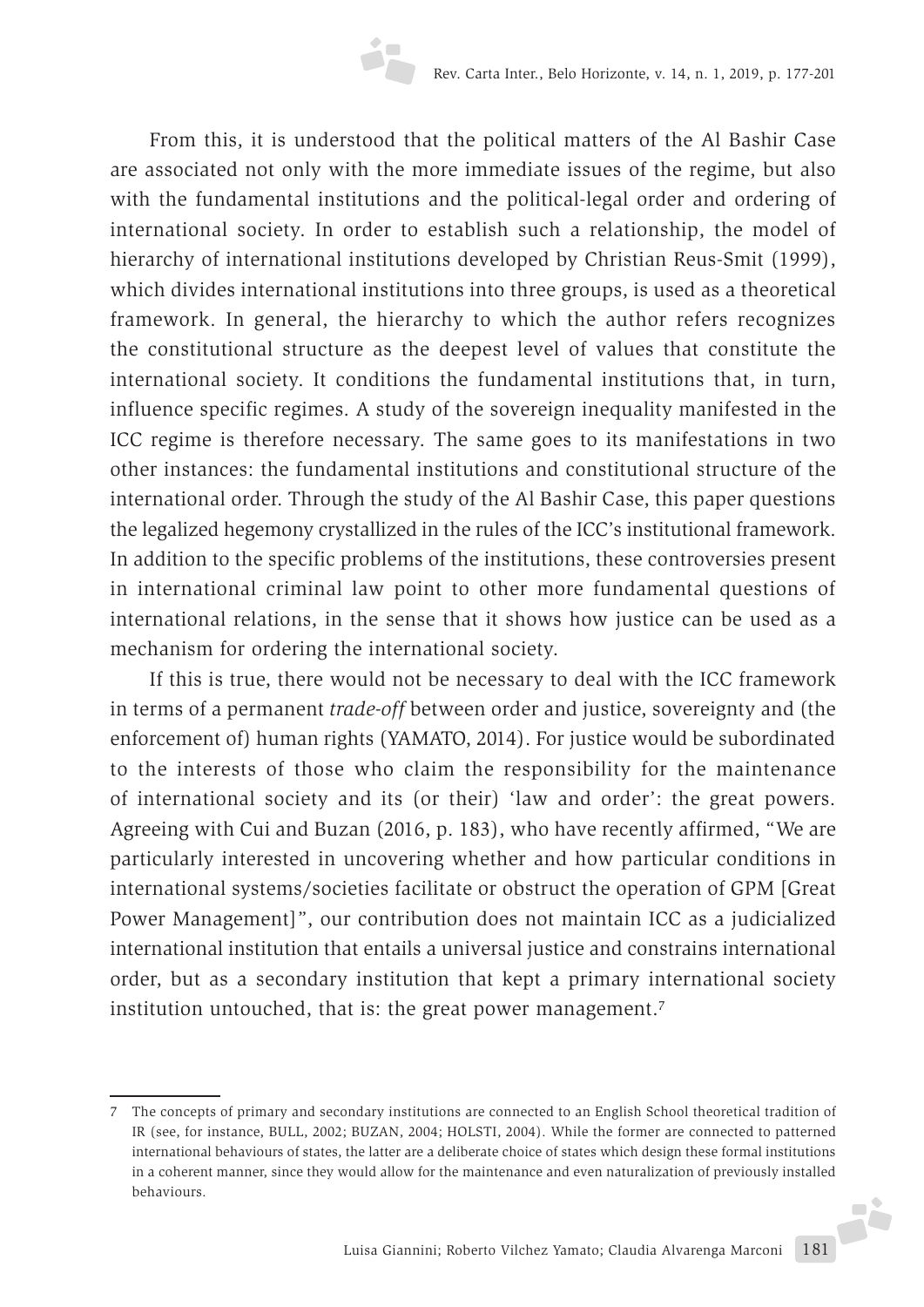In this sense, the Al Bashir Case is important because it raises questions about the authority exercised by the five permanent UNSC members and their capacity to act on issues concerning international criminal law. Cases such as these, which point to problematic issues in the structure of international criminal law, allow for discussions about the very foundations underlying international society. In this sense, it can be seen that broader problems, often identified with the architecture of international relations, such as inequality among states, are also manifested in specific structures, such as the international criminal justice system. However, these are not a mere expression of a global phenomenon. The more specific international institutional practices and arrangements are embedded in a context of mutual constitution in which, in addition to reproducing a hierarchical logic that is manifested in the structure of international society, they also allow this structure to be maintained and reproduced. From this arises the need for problematization of the normative-institutional apparatus within which these situations are inserted.

In order to analyse these problems, we can also draw on Nicholas Onuf's proposal to think of social arrangements as indissociably related to the (re) production of three conditions of rule: hierarchy, hegemony, and heteronomy. Hence, the theoretical positioning adopted is, in some sense, plural, seeking to depart from the thought of Reus-Smit and Onuf, with influences of certain critical readings not only from International Relations, but also from International Law. In this sense, this paper seeks to establish a dialogue between the International Relations and International Law literatures, especially because it seeks to study the institutions of international law and international criminal law. Such interdisciplinary enterprise allows raising questions concerning international institutions that would otherwise not be possible.

Moreover, it is worth saying that there are different positions in the literature on the implementation of interdisciplinarity between International Law and International Relations. It includes debates on whether or not it is possible to establish a relationship between the two disciplines, the problems and advantages of adopting an interdisciplinary methodology, the boundaries established in each discipline, and the constant (re)definition of each discipline's identities that result from these efforts (LEANDER; WERNER, 2016; YAMATO; HOFFMANN, 2018).

Therefore, this paper seeks to engage with the critical literature of International Law and International Relations in order to analyse the problem of sovereign (in) equality in the regime of international criminal law and its relationship with the

d.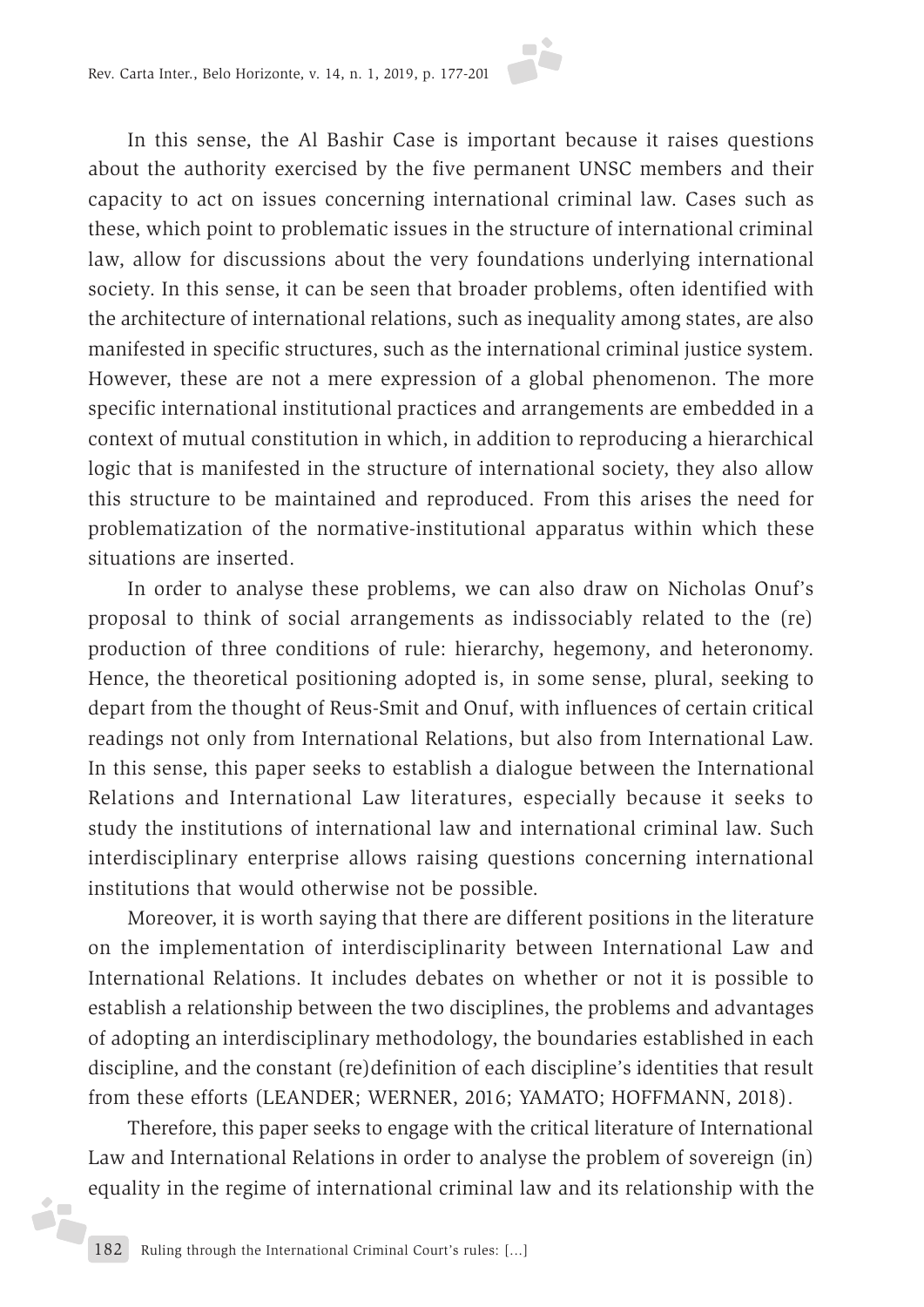architecture of international society.8 For this, we begin with the conceptual basis of the paper, with the formulations of Christian Reus-Smit and Nicholas Onuf about the working of rules and institutions in international society. Then, we go into the case study,9 explaining the most important aspects of the Al Bashir Case that help to point out the manifestation of sovereign inequality in the ICC's regime. In the following section, we focus on the literature that point this problem – sovereign inequality –exemplified by the case in the previous section. Finally, we draw our concluding notes, pointing to how the sovereign inequality highlighted in the Al Bashir Case can be seen, at the same time, as a manifestation and a condition of possibility of a phenomenon that is entrenched in the social architecture of international society.

## **From international rules to the ruling of the international**

Christian Reus-Smit (1999) draws a distinction between the institutions that compose the international order in three sets, which would be, from top to bottom, respectively: specific regimes; fundamental institutions; and constitutional structures. These institutions would be hierarchically ordered, in a way that a higher level would be influenced by that which represents its basis.

At the first level, are regimes dealing with specific areas. Under this category are the arrangements of rules built directly by the actors. The specific regimes are based on fundamental institutions which, in turn, are "the elementary rules of practice that states formulate to solve the coordination and collaboration problems associated with coexistence under anarchy" (REUS-SMIT, 1999, p. 14). They make up what Reus-Smit (1999) calls the "basic framework" for cooperation between states. Their existence is fundamental so that the regimes can be established, because they are the fundamental institutions. These institutions, unlike specific regimes, are not altered simply by a change in actor's interests and they transcend

<sup>8</sup> This paper is heavily influenced by certain critical literature in both fields of International Relations and International Law, even though it does no engages directly with it. The paper pays significantly attention to an IR literature, but we have been paying attention specially to TWAIL scholars and critical readings of International Law, such as Martti Koskenniemi. In particular, see Koskenniemi (2011), mainly chapter 7, which speaks directly with the topic addressed in this paper.

<sup>9</sup> Although we work with a case study, as was highlighted in a comment by one of the anonymous referees – which we are very grateful for – it is important to clarify that this article follows a more theoretical-interpretive line of argument instead of an empirical one.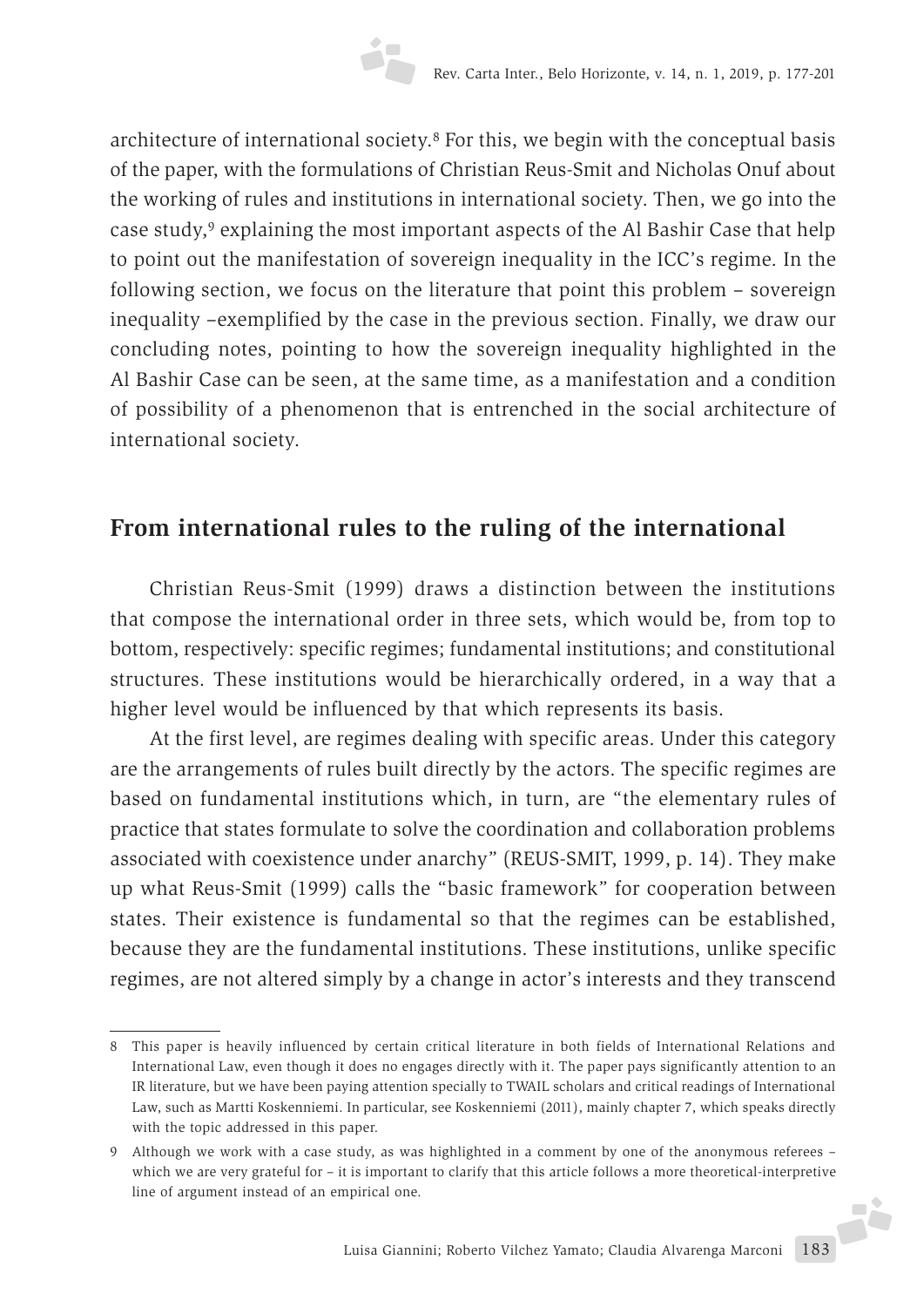changes in the balance of power in the international system. In the society of states, we can identify a series of fundamental institutions, among them diplomacy, international (criminal) law, multilateralism etc.

Finally, the basis is the constitutional structure, which influence the nature of fundamental institutions. These are "foundational institutions," the deepest socio-normative level (REUS-SMIT, 1999). They represent

> [C]oherent ensembles of intersubjective beliefs, principles, and norms that perform two functions in ordering international societies: they define what constitutes a legitimate actor, entitles to all the rights and privileges of statehood; and they define the basic parameters of rightful state action (REUS-SMIT, 1999, p. 30).

Constitutional structures, therefore, are so named because they incorporate the basic principles that, in turn, will produce and shape practices within international society. Thus, they restrict actors' actions by establishing guidelines for conduct. Three normative components allow constitutional structures to play this role: (1) a hegemonic idea about the moral purpose of the state; (2) the ordering principle of sovereignty; and (3) a rule of procedural justice (REUS-SMIT, 1999).

These elements operate in a way that the moral purpose represents the central part of this normative complex, since it provides the basis to justify the other components. The moral purpose of the state represents the reason to ensure the ordering of political life in communities that have autonomy in relation to the others and a centralized authority. It is characterized as moral by the fact that it establishes rules from a conception of what would be the best form of organization for political units. In addition, the existence of a hegemonic notion of a moral purpose of the state does not mean that this is the only one, but that this belief was socially approved to dictate the political principles of political life. This foundation establishes the rules of entry and for institutional practices. The ordering principle defines how the differentiation of units will be made. In the society of states, it is the principle of sovereignty that plays this role. However, it must be pointed out that the claims of sovereign authority in international society can take various forms. The norms of procedural justice are the last element that composes this complex. They determine the proper conduct taken by legitimate actors. However, they do not prescribe principles, just precepts about what would be right or fair behaviour within the international environment (REUS-SMIT, 1999).

i7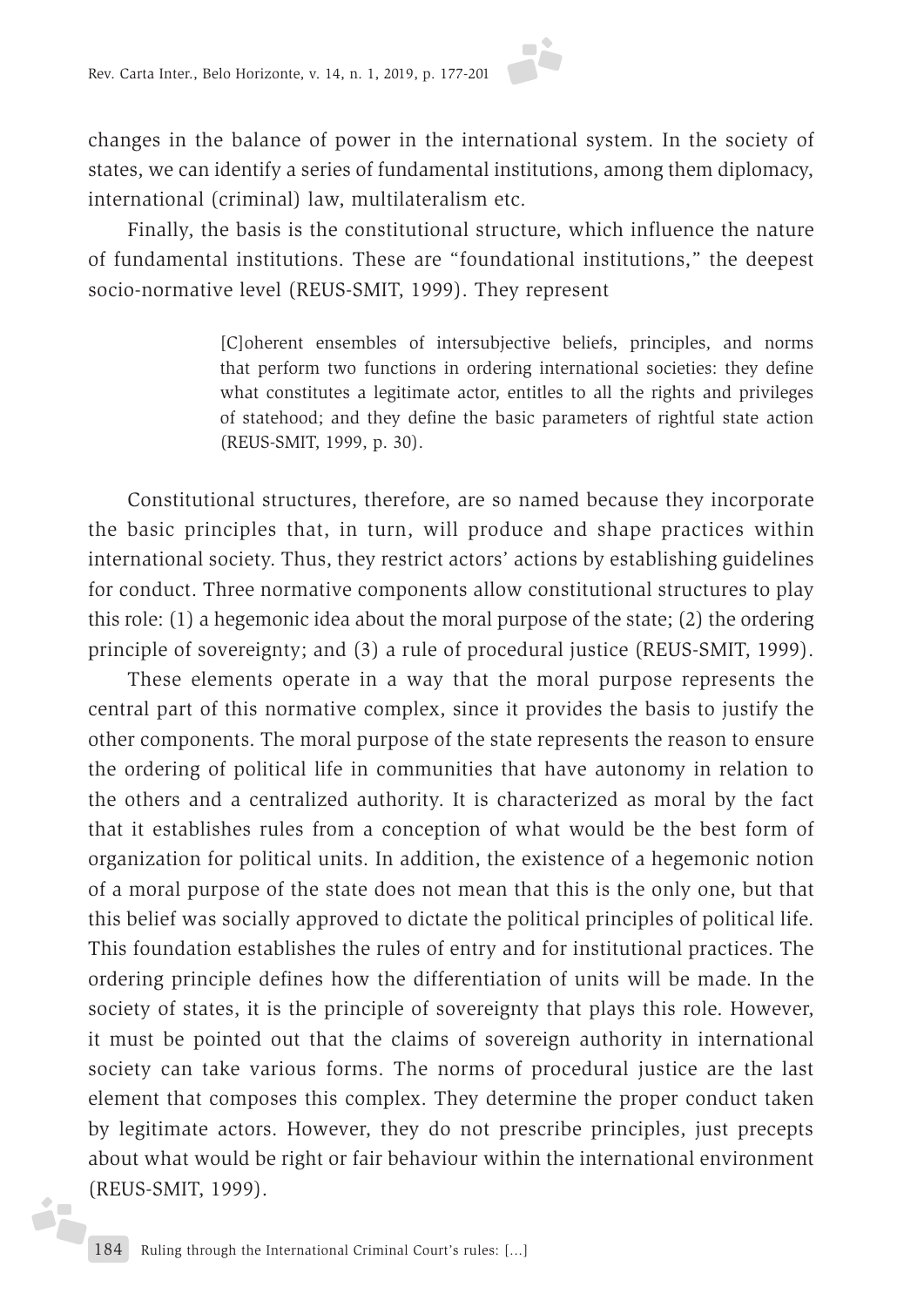However, this model is only partially of use in this paper. Reus-Smit (1999) attributes to the constitutional structure the function of conditioning the other international institutions. In this sense, he establishes a hierarchy between them according to their character of influence and consolidates the normative foundations of international society in the constitutional structure, attributing to it a character of foundational institution of the international order. His reading is, however, restricted, since it does not consider the social character of norms and rules in international society. The key to this understanding lies in the idea that these are neither situated in the agents nor in the structure.

Nicholas Onuf's (1998a, 1998b, 2002, 2013a, 2013b, 2016) reading allows us to escape from the foundational character present in Reus-Smit's formulation, through an understanding of the international as a social order. In this conception, the rules receive the status of a third element that lies amidst agents and structure. From this place, rules participate in the process of constitution of both, while it is also constructed in the process. Thus, "[t]hrough rules people constitute the multiple structures of society, and societies constitute people the agents" (ONUF, 1998b, p. 172), that is, the definition of agents by rules is made in relation to institutional arrangements and the same applies to institutions, which are defined by the rules in relation to agents. Many institutions play the role of agents, made possible by their rules.

With this understanding, it cannot be said that the conditioning of other institutions happens in only one sense, as proposed by Reus-Smit's scheme. As much as there are rules that have a distinct status, such as the ability to give some actors the power to introduce or end certain rules, Onuf's approach does not have a hierarchically superior rule structure. The author's reading points to a scenario in which the most important rules would not be crystallized in a structure, but would be determined by the agents themselves in the process of interaction.

In addition to helping to overcome some problems in Reus-Smit's approach to international institutions, Onuf's reading also makes it possible to understand the manifestation of sovereign inequality in the rules and institutions of international society. For Onuf, "[e]very society is saturated in rules" (ONUF, 2016, p. 4) and "where there are rules (and thus institutions) there is rule – a condition where agents use rules to exercise control and obtain advantages over other agents" (ONUF, 1998a, p. 63).

Rules, once they allow this unequal political and social interaction, possibly result in three conditions of rule, classified according to their function. The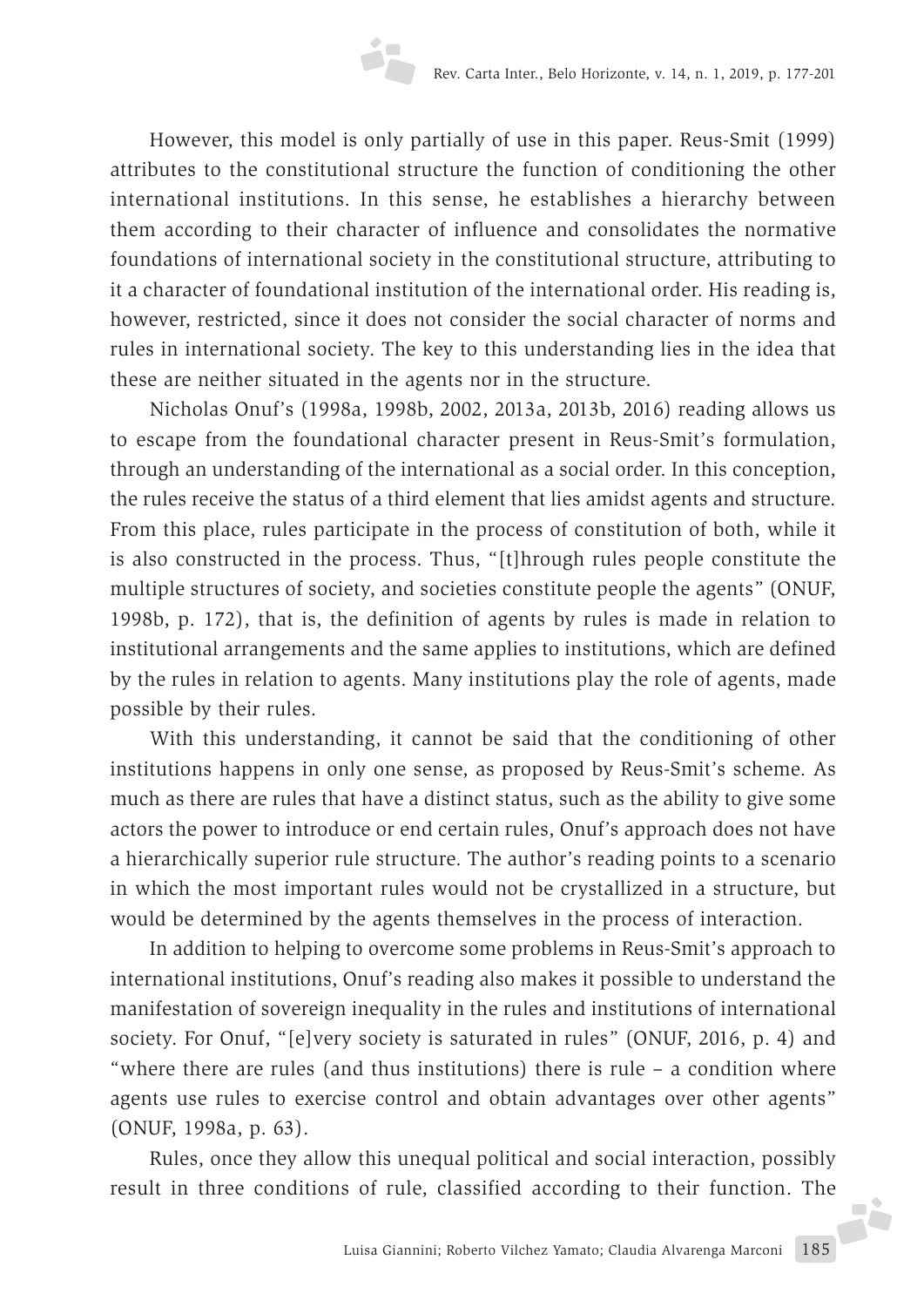hegemonic rule would correspond to the use of assertive discourses that inform the state of something and determine the agent's action in relation to it. A second form would be the hierarchy, which is associated with rules of direction, that is, imperative norms in which orders are implicit and results in its obedience and acceptance. Finally, the third type of rule is heteronomy, which is associated with the notion of an absence of (absolute, complete) autonomy. This form of rule is related to the rules of commitment which are carried out in the form of an agreement (ONUF, 1998b, 2013b; NOGUEIRA; MESSARI, 2005).

Even though agents are constituted from these forms of rule, they also participate in their constitution, since they have the capacity to act and change their social reality. Thereby, taking social arrangements as constituted from social relations allows us to understand the process of co-constitution between agentssociety-rules. From this, we can understand that the analysis of social relations should take rules as its departing point.

Onuf's formulation of rules allows us to overcome the problem identified in Reus-Smit's model of crystallization of the meta-values of the constitutional structure:

> With the concept of rules, Onuf doesn't admit anything as previously determined and provides instruments endogenous to his own theoretical contribution to analyse the diversity of social events. In this sense, the permanent construction and reconstruction of social life in general – and of international relations in particular – opens the door, indefinitely, for transformation, change or continuity. The world is truly 'a world that we make' (NOGUEIRA; MESSARI, 2005, p. 174, our translation<sup>10</sup>).

Moreover, with this conception, it becomes possible to account for the presence of sovereign inequality in the institutions of international society. Once it is understood that the power arrangement in the system has an impact on the formulation of new rules, this model allows us to study the phenomenon of sovereign inequality, and even legalized hegemony, a situation in which great powers use their position of superiority in resources to transform privileges – often already existing – into norms.

j.

<sup>10</sup> Translated from the original: Com o conceito de regras, Onuf não admite nada como previamente determinado e providencia instrumentos endógenos à sua própria contribuição teórica para analisar a diversidade dos eventos sociais. Nesse sentido, a permanente construção e reconstrução da vida social em geral – e das relações internacionais em particular – abre a porta, de maneira indeterminada, para a transformação, a mudança ou continuidade. O mundo é verdadeiramente 'um mundo que nós fazemos.'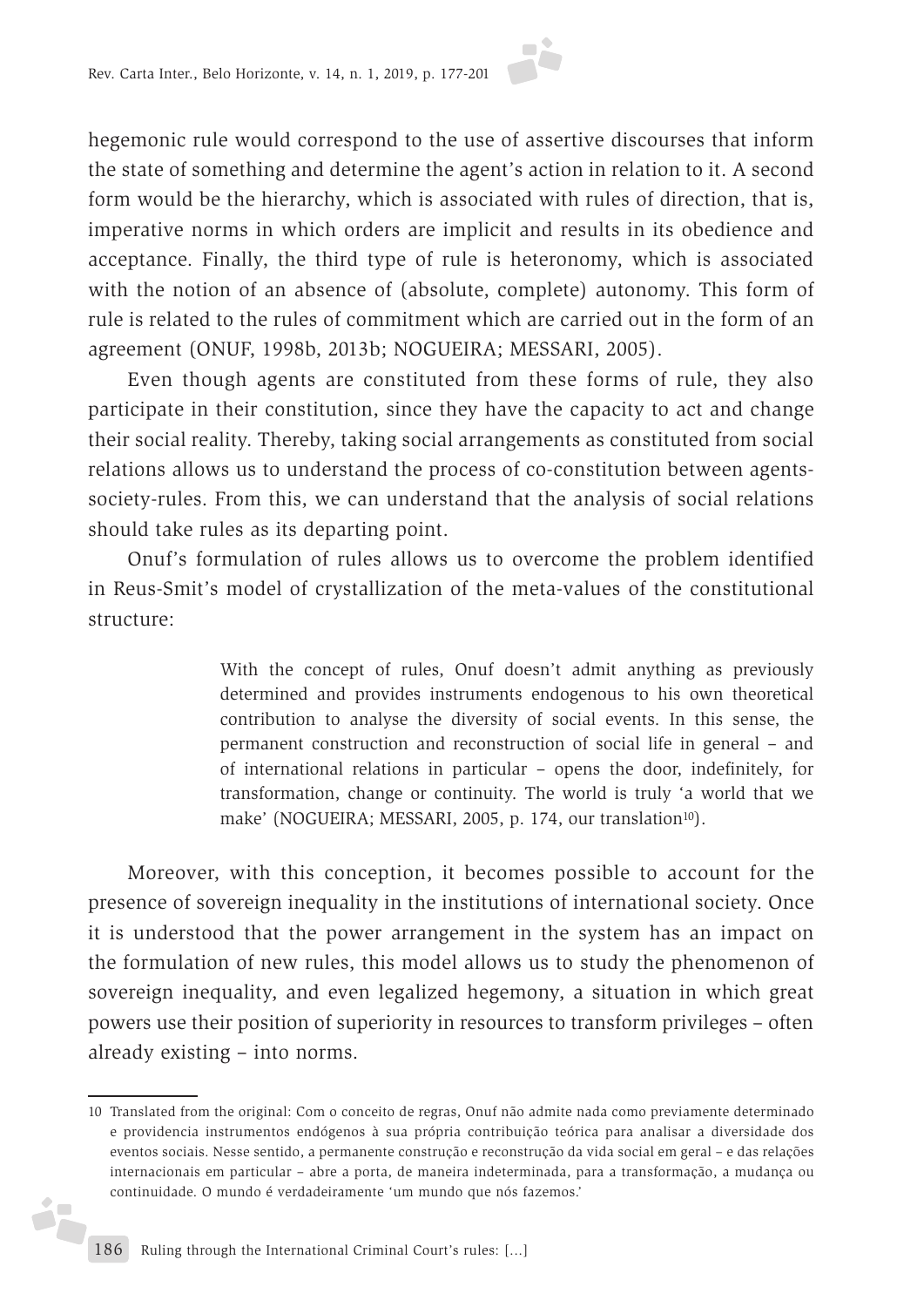# **The Al Bashir Case: (re)reading the relationship between the ICC and the UNSC**

The Al Bashir Case is revealing as it was the first case of the ICC in which its jurisdiction was based on article 13 of the Rome Statute – and, as previously stated, served as precedent for the Libyan situation. In other words, the UNSC made unprecedented use of its prerogative under Chapter VII of the United Nations' Charter to initiate an investigation by the ICC. This case points to a central problem that is present in different spheres of international relations: the existence of rules that affirm *sovereign inequality*. The term describes the condition of a society of states in which some of them, in addition to their sovereign prerogatives, enjoy exclusive rights. From this privileged position, they have the capacity to restrict the sovereign rights of other states (SIMPSON, 2004).

The Al Bashir Case<sup>11</sup> began as of Security Council Resolution 1593 and is held by some authors as a milestone for international justice, for being the first time the UNSC triggered its jurisdiction over the ICC (BÖCKENFÖRD, 2010). However, the authority conferred on the UNSC by the Rome Statute is still a controversial topic, since the independence of the Court is considered to be an important institutional aspect that distinguishes ICC from its predecessor courts.

Since the establishment of the Al Bashir Case at the ICC, two arrest warrants have been issued against the acting head of state: the first on 4 March 2009 and the second on 3 February 2010.12 The first warrant was sent to all States Parties to the ICC and to UNSC members who are not signatories to the Statute

11 In the face of continued reports of massive human rights violations in the Darfur region, UNSC Resolution 1564 of 18 September 2004, made the following requests: (1) that an international commission be established by the UNSC to investigate allegations of violations of international humanitarian and human rights law in Darfur; (2) to ascertain whether acts of genocide had been perpetrated; and (3) that the perpetrators of these violations were identified in order to be held accountable (UNITED NATIONS SECURITY COUNCIL, 2004, para. 12). In accordance with Resolution 1564, the then UN Secretary General, Kofi Annan, established the International

Commission of Inquiry on Darfur (ICID). The ICID report, which visited the country at the end of 2004, alluded to the practices employed by the Janjaweed militias, the Sudanese government and, to a lesser extent, by the rebels who, according to the rapporteurs, constituted crimes against humanity and war crimes (INTERNATIONAL COMMISSION OF INQUIRY ON DARFUR, 2005; OETTE, 2010, p. 374). In addition, it was stated that there were no indications of genocide, although acts of individuals with intent to genocide have been identified. Finally, the document further recommended that the UNSC refer the case to the ICC (OETTE, 2010, p. 347).

The UNSC accepted the recommendation of ICID, in accordance with its prerogative based on article 13 of the Rome Statute, and indicated that the case of Darfur should be investigated by the Office of the Prosecutor (OTP) of the ICC, through Resolution 1593, on 31 March 2005.

<sup>12</sup> Despite the issuance of arrest warrants, Omar Al Bashir remains at large, since he did not surrender – and was neither arrested nor surrendered – to the Court.J.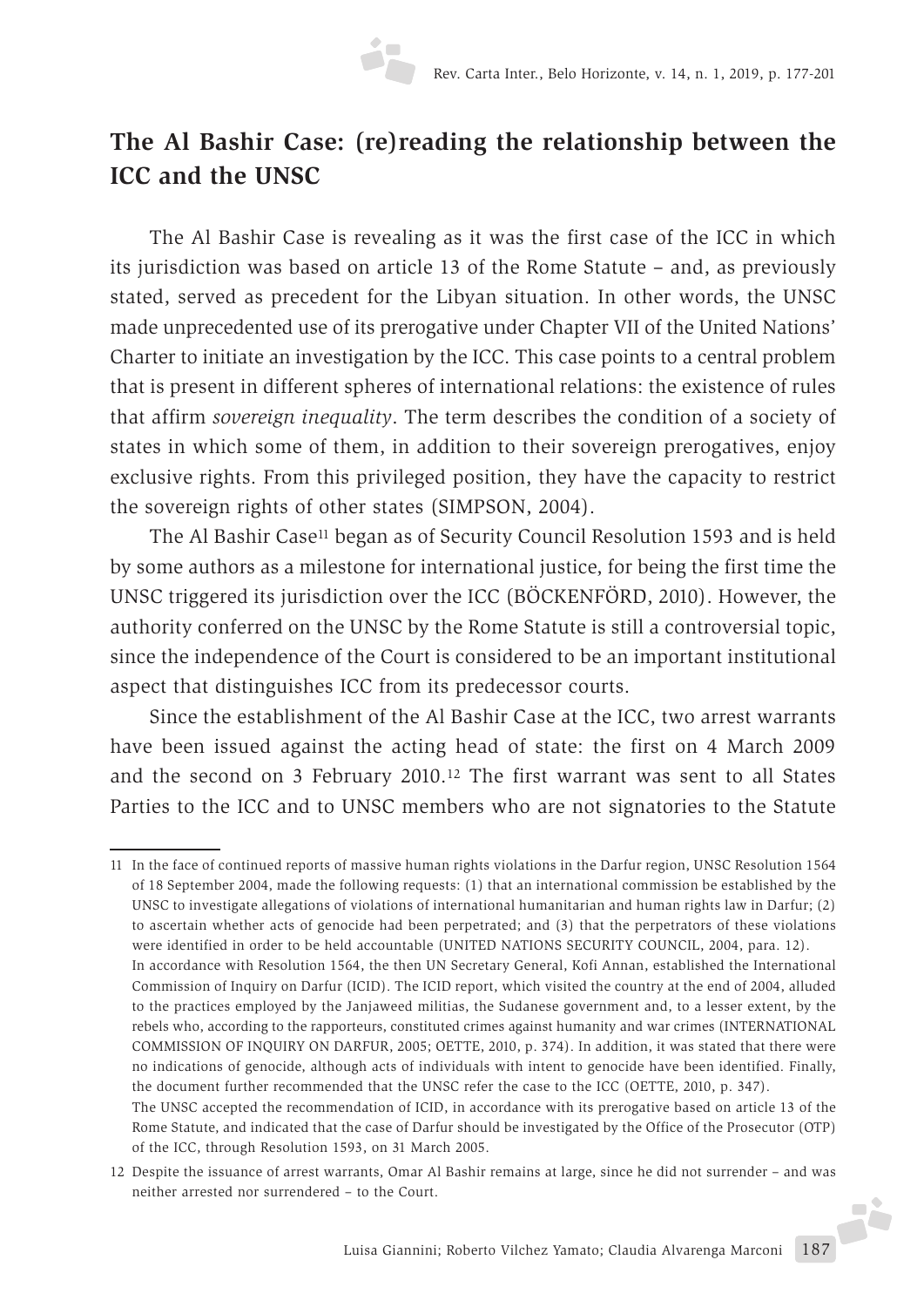

The Sudanese President, since the issuance of the first arrest warrant by the ICC, has carried out more than 60 official trips. Among the countries that have received Al Bashir, there are members and non-members of the ICC. In many

ż

<sup>13</sup> In response to the indictment of Darfur's situation with the ICC, the Sudanese government established the Special Criminal Court for Darfur (SCCD) in June 2005. However, the defendants brought to SCCD were few and far from the country's high political leadership. In addition, crimes covered by internal trials were restricted, and cases of common offenses committed in isolated incidents were often brought to court (OETTE, 2010, p. 347).

<sup>14</sup> The principle of complementarity regulates the relationship between domestic and international criminal jurisdictions. It is provided for in the Rome Statute both in its tenth preambular paragraph and in Article 1. In the latter, it is defined that the jurisdiction of the ICC "shall be complementary to national criminal jurisdictions" (ROME STATUTE, 1998, art. 1). This means that the Court functions as a supplementary mechanism and should not overlap with investigations and prosecutions of domestic crimes as long as they are in accordance with international law. The ICC must therefore operate in a way that complements those judgments, being an "additional concurrent jurisdictional layer that can intervene if and when domestic jurisdictions fail to bring genuinely to justice those suspected of having committed **genocide, crimes against humanity, war crimes** and – once the ICC may exercise its jurisdiction in this respect – the crimes of **aggression**" (NERLICH, 2009, p. 346, emphasis in original). In theory, the ICC should give priority to the trial in a national forum, as established in article 17 (1) of the Rome Statute. It establishes that the Court must render inadmissible to try a case before the ICC in the following situations: (1) whether the case is being investigated or judged by the State that has jurisdiction over it (ROME STATUTE, 1998). However, in order to be considered inadmissible, there should be tried in the domestic proceedings the same individuals and crimes as in the ICC situation/case (PTC, 2006, para. 31). Moreover, it is possible that a case is admissible to the ICC once it considers that it is not being genuinely investigated and tried by the State; (2) if the State having jurisdiction over the case decides, after investigation, not to judge the individual, unless it is considered that the decision was taken by the inability or unwillingness of the State to judge; (3) if the individual has already been tried for the conduct for which he is accused in the complaint (ROME STATUTE, 1998, article 17). However, the principle *non bis in idem* – which establishes that an individual will not be tried more than once for the same fact – will not be applied, as stated in article 20 (3) of the Rome Statute, in cases in which the domestic trial happened "for the purpose of shielding the person concerned from criminal responsibility for crimes within the jurisdiction of the Court" or when the proceeding is not considered impartial or independent in accordance with the rules of international law, so that there is no intention to bring the individual tried the Justice; and (4) if the seriousness of the case does not justify interference by the ICC, even in the absence of a domestic proceeding (ROME STATUTE, 1998, art. 17).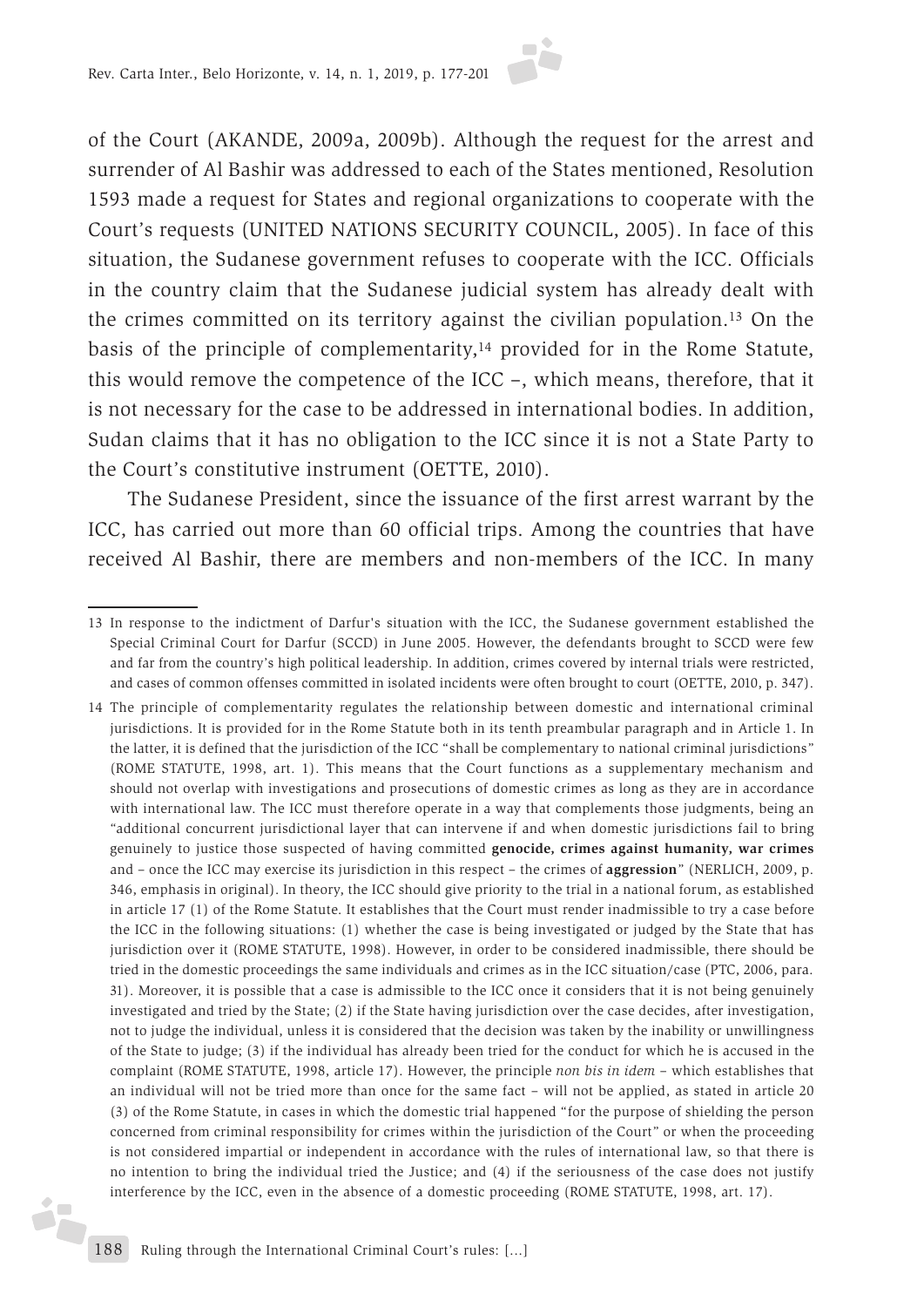cases, the failure to surrender Al Bashir to the Court resulted from a deliberate choice of those States.

With regard to the Rome Statute signatories that received the Sudanese President – as Chad, Djibouti, Malawi, Kenya, DRC and South Africa, for example – the Court requested the presence of their representatives, demanding explanations for non-cooperation in prison and handing over Al Bashir to the ICC (CRYER, 2015). Nevertheless, no concrete action was taken by the ICC against those States. This has to do with the fact that only the Assembly of States Parties of the ICC (ASP) and the UNSC (in cases initiated by UNSC resolutions) have the power to implement decisions in the event of non-compliance with arrest warrants.

In July 2009, at a regular meeting of the African States Parties to the Rome Statute of the International Criminal Court, which took place within the framework of the African Union (AU), members expressed great concern about the implications of the arrest warrant issued by PTC against Omar Al Bashir for the ongoing peace process in the country (AFRICAN UNION, 2009, para. 2). The Decision called for a number of issues to be discussed at the ASP meeting in Kampala, Uganda, in May 2010, of which the most relevant were: (1) the existence of Articles 13 and 16 in the Rome Statute, which provides the UNSC with the ability to initiate or discontinue cases at the ICC; (2) a need for clarification by the Court the question of immunities of officers whose States are not parties to the Rome Statute; and (3) the implications of the practical application of articles 27 and 98 of the Rome Statute (AFRICAN UNION, 2009, para. 8).

In addition, the Decision expressed the frustration of African States with the fact that the request of the AU to the UNSC – asking it to defer proceedings against Omar Al Bashir in the ICC – in line with the prerogative conferred on that body by article 16 of Rome Statute – had not been even heard. The request was thus reiterated. Lastly, the most striking aspect in the decision of the African States Parties to the Rome Statute was the request for its signatories to not cooperate with the ICC regarding the Al Bashir Case – a possibility provided for in article 98 of the Rome Statute (AFRICAN UNION, 2009, para. 9 and 10).

This situation led to the debate regarding the obligation to arrest Al Bashir when in the territory of a state party of the ICC, considering his status as head of state and the consequent prerogative of immunity based on international law.

The question of Al Bashir's immunity, which stems from his status as acting head of state, is controversial. For the first time the ICC has a case against an acting head of state. There are precedents of judgments of former heads of state who did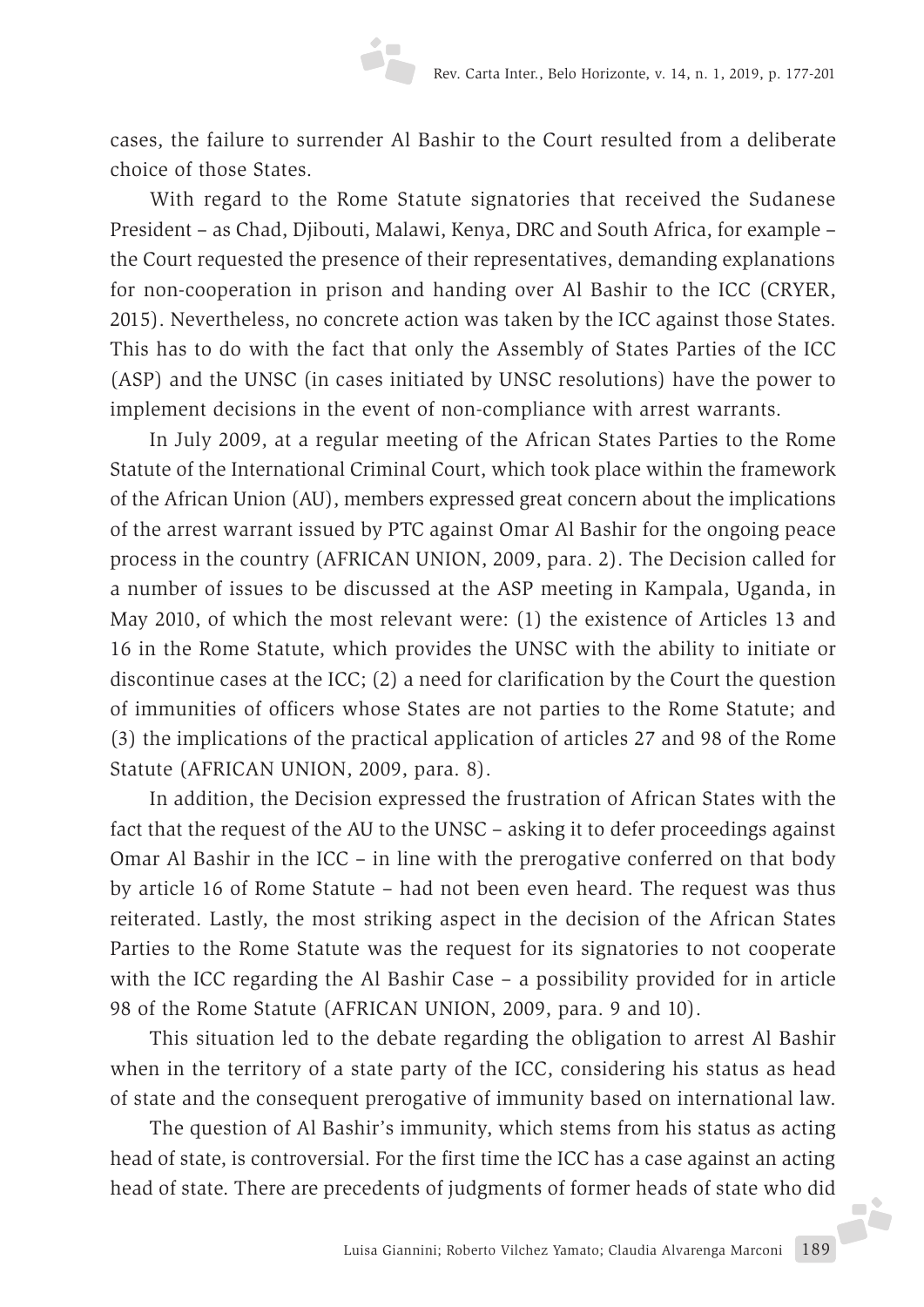not have immunity rights because they were nationals of Rome Statute member countries, which implies the waiver of their immunities.15 Before the question of whether, under international law, incumbent heads of state would enjoy the right to immunity from criminal jurisdiction and from orders of arrest in foreign states, many authors consider that Al Bashir is entitled to absolute immunity, even though he is accused of committing international crimes (AKANDE, 2009a).

The immunity of state officials was addressed in the ruling of the International Court of Justice (ICJ) in the Case of the Arrest Warrant of 11 April 2000. In this case, which concerned, however, an individual who exercised the position of Minister of Foreign Affairs, the ICJ judged itself:

> [U]nable to deduce […] that there exists under customary international law any form of exception to the rule according immunity from criminal jurisdiction and inviolability to incumbent Ministers for Foreign Affairs, where they are suspected of having committed war crimes or crimes against humanity (ICJ, 2002).

The ICJ understood that the mere issuance of the arrest warrant by Belgium against an interim member of the Democratic Republic of Congo's government constituted a violation of international law's customary rules concerning the personal immunities enjoyed by foreign officials (*author*). The same reasoning can be applied to heads of state. There are, however, some differences: the arrest warrant against the Sudanese president was not issued by a foreign court and circulated in an international environment. It comes from an international court, being an international warrant for the arrest and surrender of Al Bashir (GAETA, 2009).16

After arguing that the immunity of heads of state is an impediment to the exercise of criminal jurisdiction by national courts, the ICJ sought to clarify the issue with regard to international criminal courts, ruling that immunity does not apply the same way. The ICJ decision referred to judgments in the International Criminal Tribunal for the former Yugoslavia (ICTY), in the International Criminal Tribunal for Rwanda (ICTR) and in the ICC. Regarding the ICC, it emphasized Article 27(2) of the Rome Statute, according to which immunities recognized under

j.

<sup>15</sup> Even the trial of heads of state in other international criminal tribunals created after the 1990s is different, since the ICC was created based on a treaty.

<sup>16</sup> The issue of immunity of heads of state was also discussed in two other situations: in the Pinochet Case, before the House of Lords, in the United Kingdom; and in the Belgium v. Senegal, at the ICJ. However, both cases concerned trials of former heads of state before national courts, claiming universal jurisdiction due to the crimes perpetrated.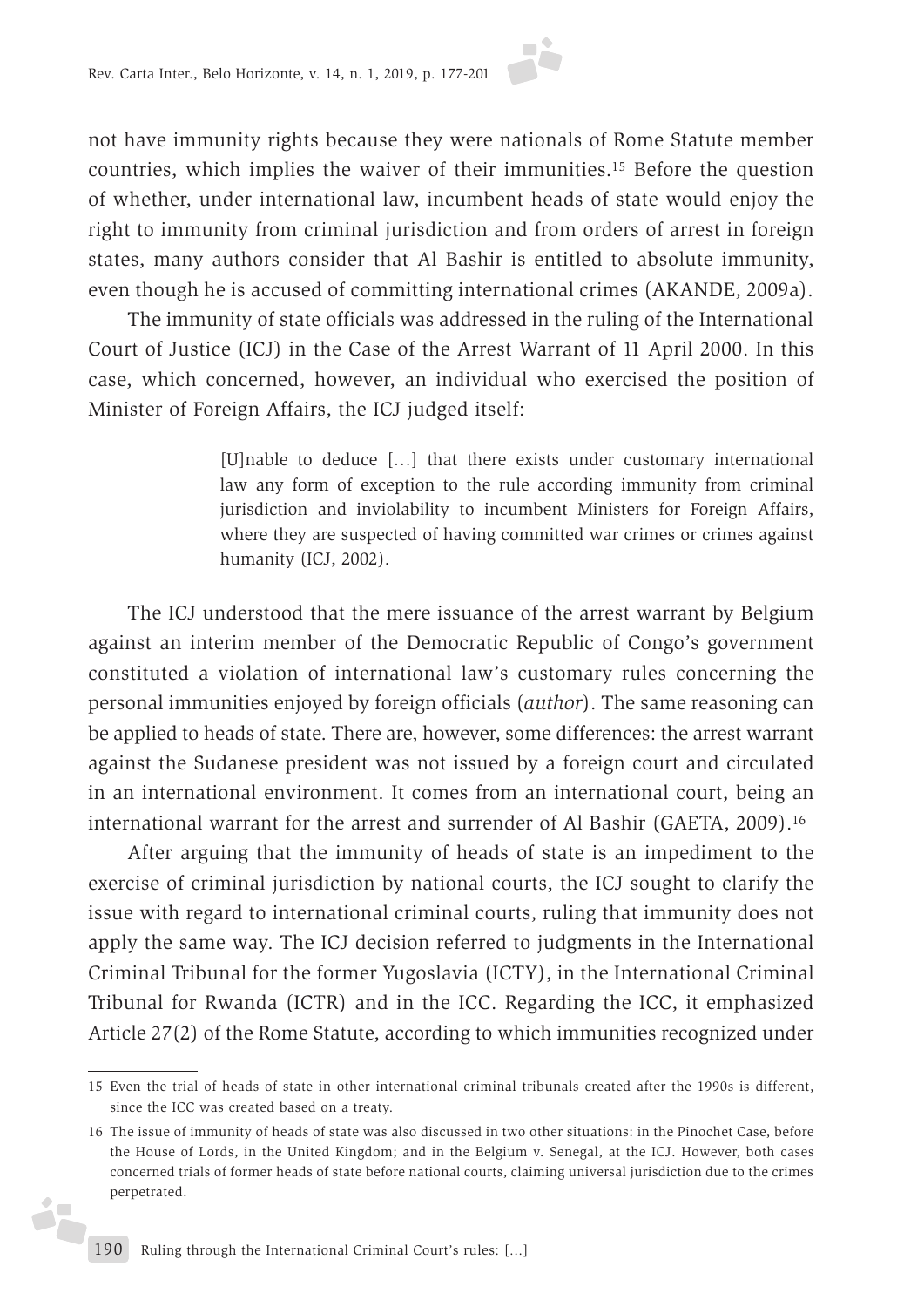domestic or international law do not prevent the ICC from exercising jurisdiction over an individual (ICJ, 2002). However, the ICJ's assessment of immunity from international criminal tribunals did not go further, as it was unnecessary for the *sub judice* case. As a result, a number of questions remain regarding the observation of the immunity of government officials before international criminal tribunals.

The ICJ's assessment of the invalidity of immunities before international criminal tribunals is widely criticized, mainly because it mentions the ICTY, the ICTR and the ICC, without considering the differences between these courts. These distinctions are central to the discussion of the (in)applicability of the principle of immunity of heads of state. Although the ICTY and ICTR are international courts, they are *ad hoc* tribunals, different from the ICC, which is a permanent court. The two courts were created from UNSC resolutions, so they are vested with the authority of a measure adopted under Chapter VII of the UN Charter. The ICC, as explained above, was created on the basis of a treaty, so it is founded on the direct consent of the contracting states.

This distinction is fundamental because it has an impact on the obligations of states to execute the arrest and surrender warrants issued by those courts against individuals who enjoy personal immunities based on international law (GAETA, 2009). When the ICTY and ICTR were created, the UNSC imposed obligations on all UN members to cooperate with these tribunals (UNSC, 1993, 1994). Therefore, although the ICTY Statute – or the UNSC Resolution establishing it – does not contain provisions on the breach of immunity, the issuance of the arrest warrant by the ICTY against Slobodan Milosević has been little questioned,17 since it is considered that the UNSC is able to remove the immunities of officials and governments' representatives of UN Member States by virtue of their acceptance of Articles 25 and 103 of its Charter. In the case of the ICC, because it's based on a treaty, it cannot do the same, since the Vienna Convention on the Law of Treaties states in article 34 that treaties cannot create obligations and rights to third states without their consent (INTERNATIONAL LAW COMMISSION, 1969). In that sense, the Court only has authority to require the execution of an arrest warrant to its members.

The Al Bashir Case presents a difference from the situations referred to the Court by states themselves or by the Office of the Prosecutor: the fact that Sudan

<sup>17</sup> The questions raised indicate that the existence of jurisdiction does not imply absence of immunities, a position that is in line with the decision of the ICJ in the Arrest Warrant Case (ICJ, 2002).Ji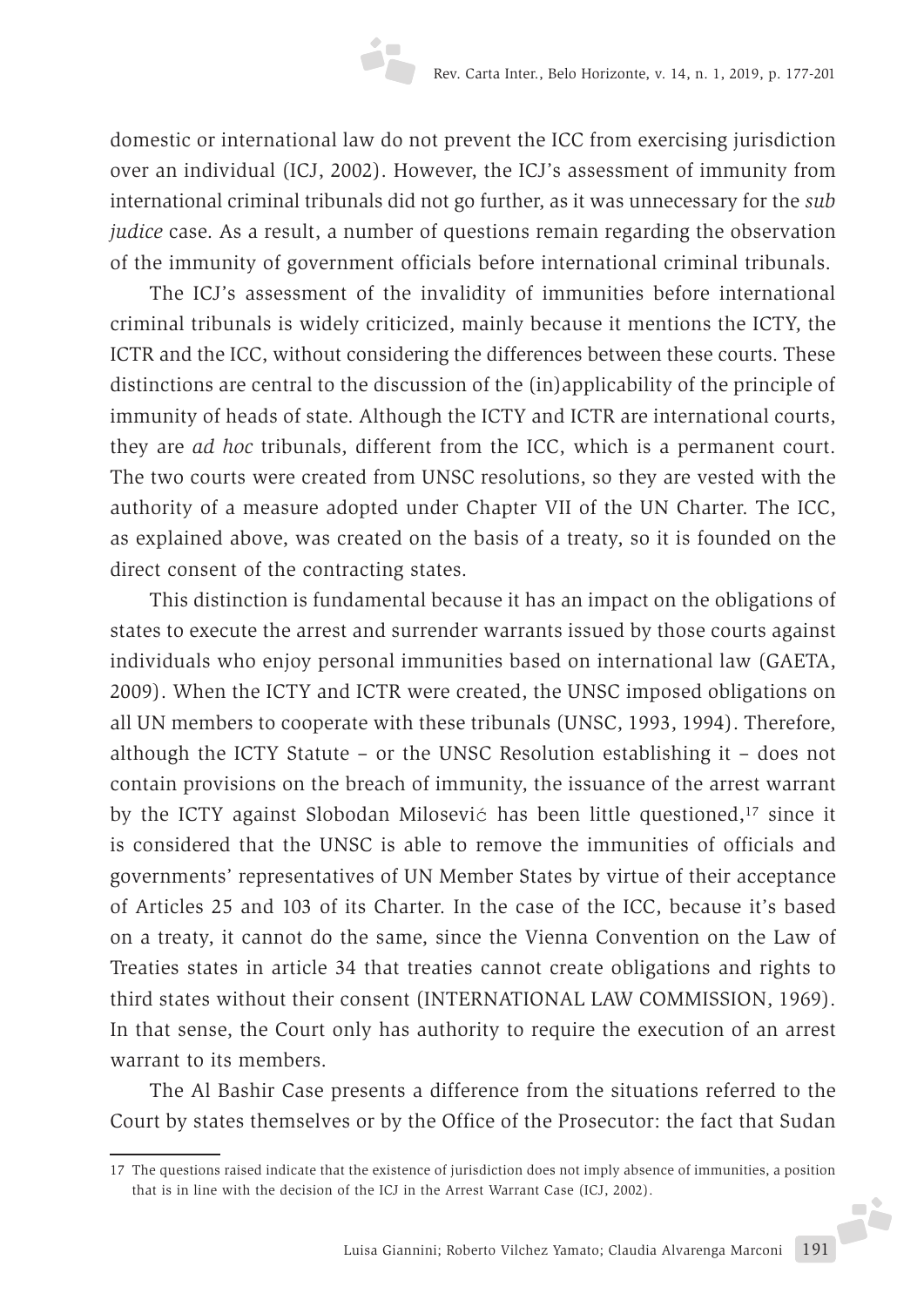is not part of the Rome Statute. This implies that Sudan has not waived its rights to immunity. On the other hand, since the Al Bashir Case stems from a UNSC resolution, it is argued that only the Security Council has authority to remove the immunity from Al Bashir.

Although not a state party to the Rome Statute, Sudan would be obliged to cooperate with the ICC because of Resolution 1593, which stated that "the Government of Sudan and all other parties to the conflict in Darfur, shall cooperate fully with and provide any necessary assistance to the Court and the Prosecutor pursuant to this resolution" (UNSC, 2005). Resolution 1593, therefore, establishes an explicit obligation under international law for Sudan, which includes the duty to arrest and surrender any individual requested by the ICC. This case raises questions about the violation of Sudan's sovereign autonomy by a rule of the ICC, which authorizes the UNSC to bind that state to the statutory provisions of the Court, and consequently imposing obligations that were not adopted voluntarily. In sum, the Al Bashir case is questioned in this article because of these traces of sovereign inequality, not only found in the ICC, but also in other instances of international society.

As noted, the Al Bashir Case raises the discussion about the prerogatives given to some states by the Rome Statute over the ICC. By investing in large powers the ability to initiate an investigation against a state – which may or may not be a member of the Court – and to order that an investigation or trial under way in the ICC be discontinued, the Rome Statute crystallizes the condition of a select group of states as possessor of powers over the sovereignty of others. The signing of an international treaty is considered an expression of the sovereign will/autonomy of states. However, since this group – the five permanent members of the UNSC – has an express authorization to submit any State – with the exception of themselves, since the objection of one means the non-progress of the proposal – to that treaty, there is a trail of hierarchy and inequality to be followed.

The Case highlights precisely this issue. As the UNSC indicated that the ICC should investigate the situation in Darfur, Sudan was subject to the standards established by the Rome Statute. Provisions such as these establish differences between state sovereignties: while some have their sovereign rights violated, others not only maintain their prerogatives, but are also allowed to infringe upon those of others. The Al Bashir Case thus exemplifies the expression of a legalized hegemony.

i,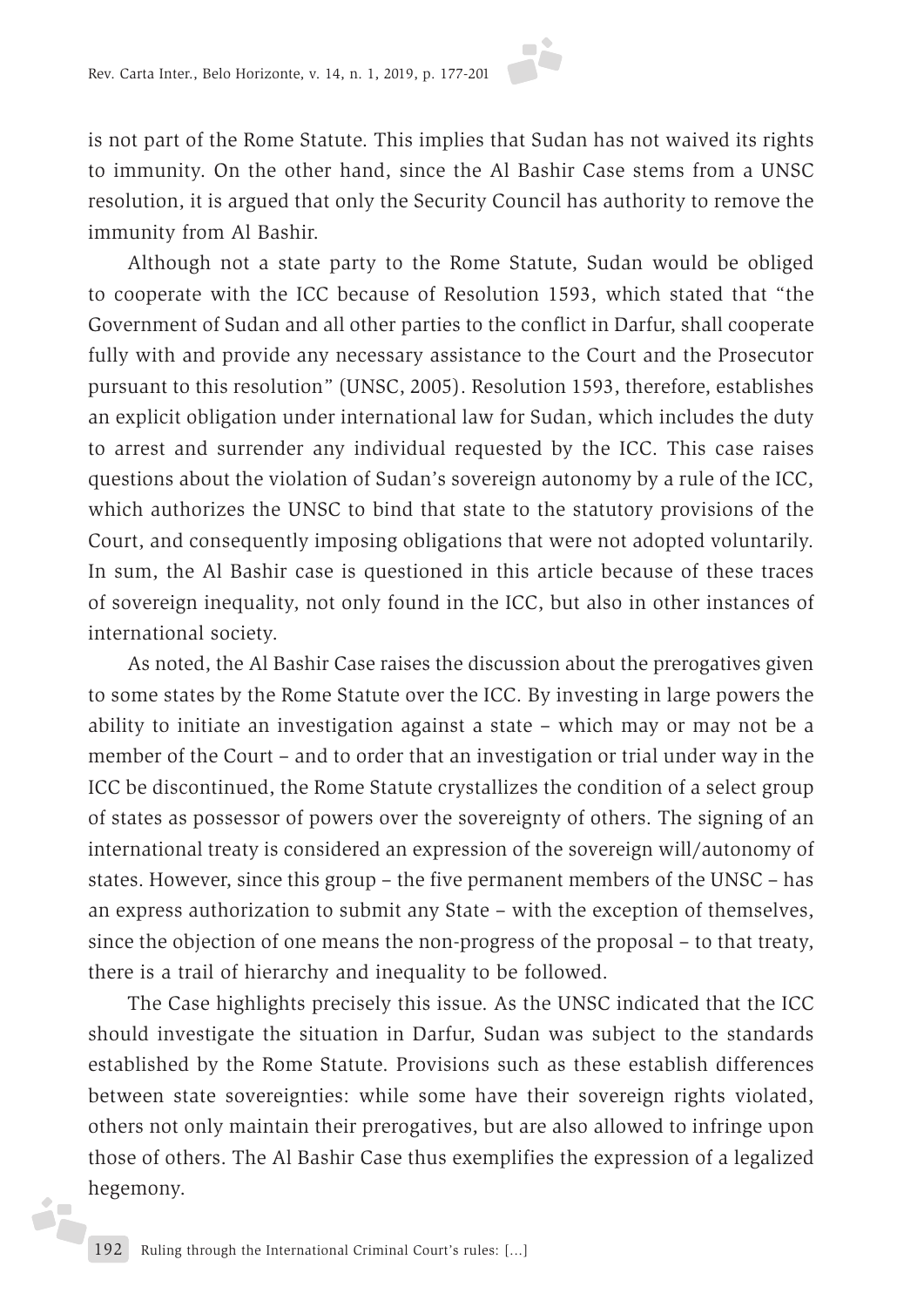It is worth mentioning that the UNSC process of negotiation around the issue finished with the adoption of a resolution without any vote against it and eleven states in favour. To some literature, extreme influential on the ICC functioning, but that do not engage critically with our argument,

> [...] the resolution was an international **vote of confidence in the ICC**. The US, which had been campaigning against the ICC since its creation precisely because of the Court's potential jurisdiction over nationals of states not parties to its Statute, had initially lobbied to other Security Council members to refer the situation in Darfur to another jurisdiction, for instance a joint African Union/United Nations Special Court for Darfur. But ultimately the US and even China, Sudan's largest trading partner, did not veto the Council's first referral to the ICC (NOUWEN, 2013, p. 248-249).

The veto power, being used or abstained by great powers, undoubtedly manifests the crystallization of a legalized hegemony within the United Nations. Nonetheless, the Al Bashir case makes evident that this transcends UN and both disseminate and articulate hegemony beyond it. Under any hypothesis – using or not the veto power – the Al Bashir case would be defined by the discretionary power of great powers and not by equal sovereign power of states.

## **The Al Bashir Case, Sovereign (In)equality, and Ruling through Rules**

The Al Bashir Case in the ICC, as shown, is inserted in a very controversial context. The objective is not of investigating whether or not Al Bashir should be tried for the perpetration of international core crimes. The work sought to problematize the manifestation of sovereign inequality in the ICC, using the case study to elucidate how this hierarchization of sovereignties is expressed in the relationship between the Court and the UNSC. This section, then, builds on discussions on how the relationship of mutual constitution between different levels of institutions related to the ICC has an impact on the expression of sovereign inequality in each of them. The Al Bashir Case provides the opening to begin the discussion on the manifestation of sovereign inequality in the institutions of international society. It points to an aspect around which various questions can be posed: the authority of some states – the five permanent members of the UNSC – under the ICC regime. While some have their sovereign capabilities preserved,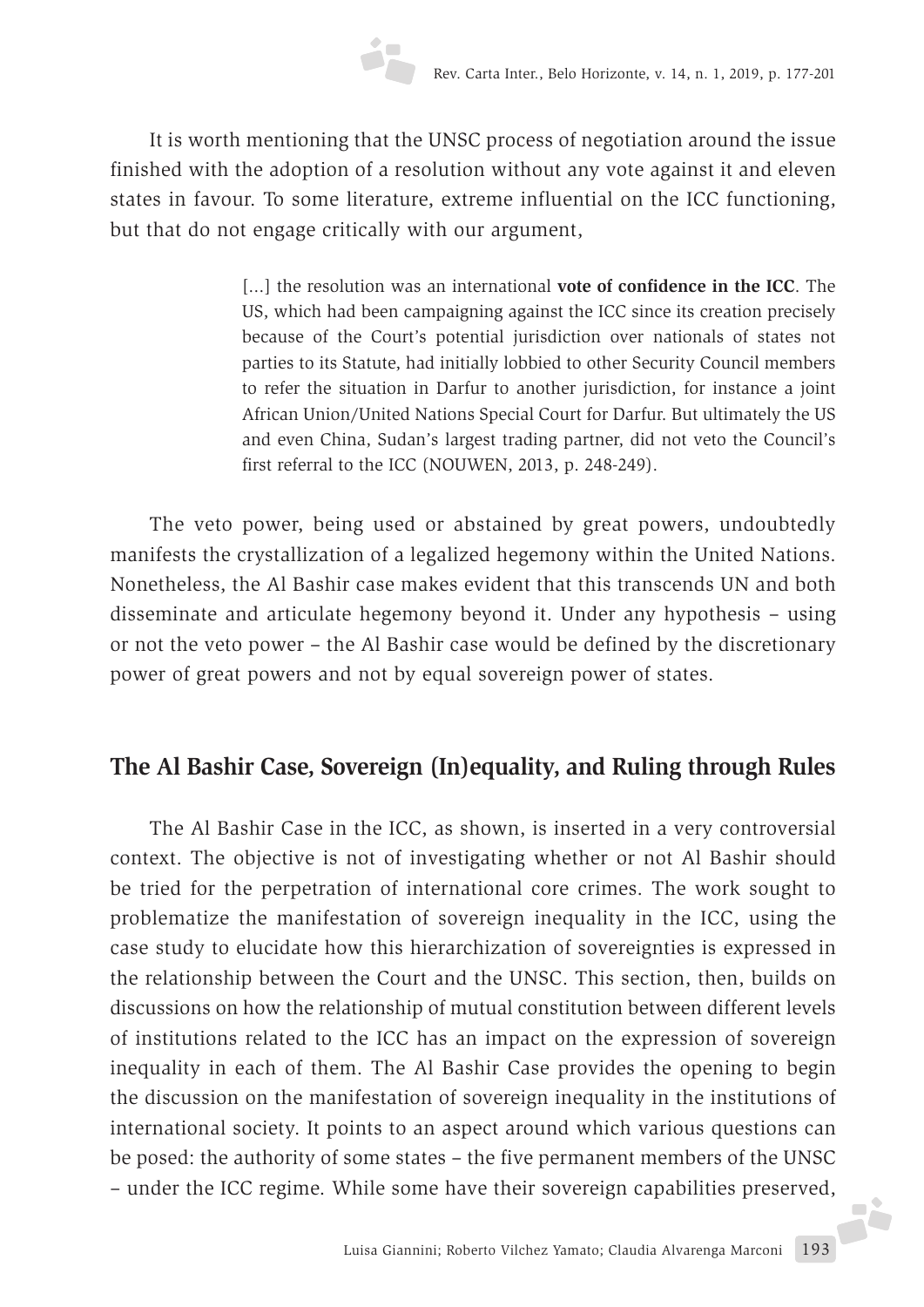others do not enjoy this privilege. There is a hierarchy in international society that separates the great powers (and other developed states) from those whose sovereignty is vulnerable to violations.

The key point of the manifestation of sovereign inequality in the Al Bashir Case is in the subjugation of Sudan to the Rome Statute. In other words, once a state is forced to comply with the norms of a treaty that it has not ratified, it directly touches upon the principle of state sovereignty. Sudan neither signed nor ratified the Statute of the Court. There are rules within the framework of norms of international law, such as Article 34 of the Vienna Convention on the Law of Treaties, which prohibits the creation of obligations by a treaty to a state that has not given its consent – through ratification. However, the Statute of the Tribunal, and other instruments such as the UN Charter, of which Sudan is a part, go in another direction. According to these documents, the UNSC has the competence to violate the sovereign prerogatives of a state.

This discussion points to the relationship between two types of institutions of international society, the specific regimes and the fundamental institutions, respectively the UNSC/ICC and international law/sovereignty/immunity of heads of state. One sees, therefore, how sovereign inequality is implied in the relation of mutual constitution. The establishment, by means of rules, of the relationship between the UNSC and ICC regimes, in the same way as the use of these rules by the Security Council to indicate a case to the Court – which, according to Onuf (2013b) also changes the rule, once it strengthens it – provokes changes in other fundamental institutions related to them. The adoption of a provision stating that the UNSC can enforce the Rome Statute's rules for a non-signatory state alters and even manipulates the content of key institutions. In international law, this has an impact because it creates variations on the rule in its framework, according to which the creation, through a treaty, of obligations to third parties without their consent is not allowed. In other words, state non-parties, which have not expressed their agreement, are not subject to conventional rules that provide for obligations. The circumstances of the case seem to show that the third-party obligations rule has another meaning. The original notion that the third state must express its agreement continues to prevail, except in situations in which the UNSC decides to create obligations, submitting it to the ICC regime.

Regarding the principle of sovereignty, it is modified, gaining greater flexibility. Sovereignty is (re)signified so that its preservation is tied to a series of conditions. There is also a redefinition of who has the capacity to transgress this principle.

d.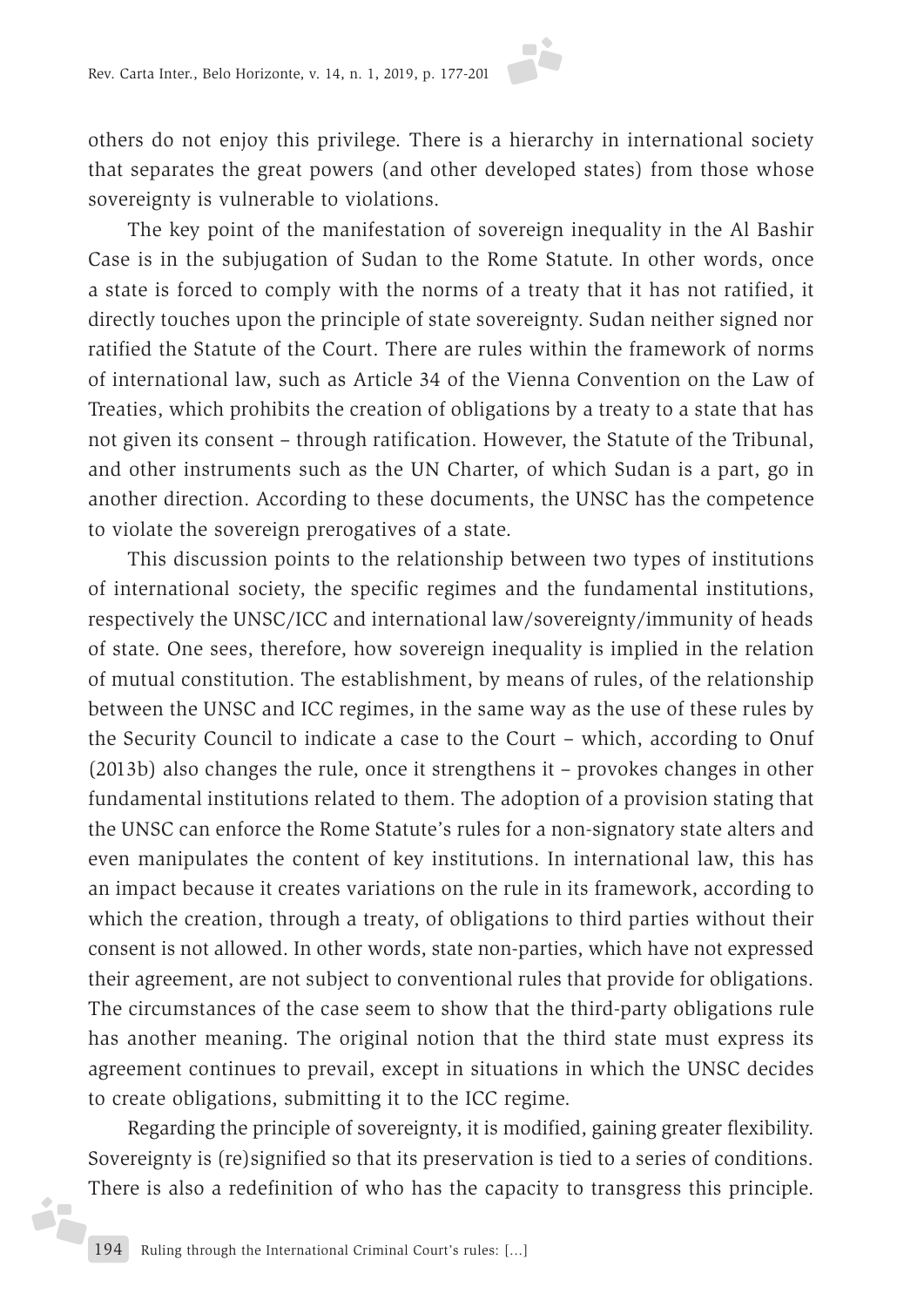The same is true about the immunity of heads of state. Those who voluntarily join the Rome Statute are considered to waive their immunity rights. In the case of those who are not members of the Court, but which become states treated as parties, it is considered that immunity is also lost. In this case, there is the influence of another fundamental institution: human rights. Increased concern about serious violations of human rights and the consequent growth of norms dealing with these issues lead to changes in some principles. Once the superiority of rules of that institution is established, the conflicting principles become more flexible. Regarding the principle of immunity of heads of state, the ICJ decision confirmed the existence of immunity of a government official before the jurisdiction of a national court. However, it was affirmed that, in the case of an international criminal court, that immunity is overturned. It was decided, therefore, that in the event of a case involving the perpetration of grave human rights violations, immunities will not be maintained, thereby bringing about a change in this fundamental institution.

So far, with the Al Bashir Case, it was shown how there is a process of interaction between specific regimes and fundamental institutions. In regimes, place of the most basic practices, decisions, actions and speech acts represent changes in the already existing fundamental institutions and, at the same time, these institutions have certain rules that limit the scope of action of the actors. Thus, the sovereign inequality affirmed in the Al Bashir Case, based on the rules established by the Rome Statute, is also present in the fundamental institutions, since these principles begin to express an unequal pattern, as is the case of sovereignty, which is (re)understood to encompass the notion that there are situations in which it can be violated.

These rules, such as those conferring authority to the UNSC over the ICC, also have an impact on the architecture of the international system. The crystallization of such rules would result in the condition that Onuf (2013b) calls heteronomy (which occurs in conjunction with the conditions of hierarchy and hegemony, but their characteristics prevail). This condition is reached once there is a significant set of commitment rules, which are standards that inform the actors of their rights and duties (ONUF, 2013b). These rules, therefore, define certain prerogatives of certain agents and guarantee for others that their rights will not be violated. However, in this scheme, this reaffirmation for the actors of their autonomy is nothing more than an illusion. Agents are never completely autonomous. Their decisions are always linked to social reality.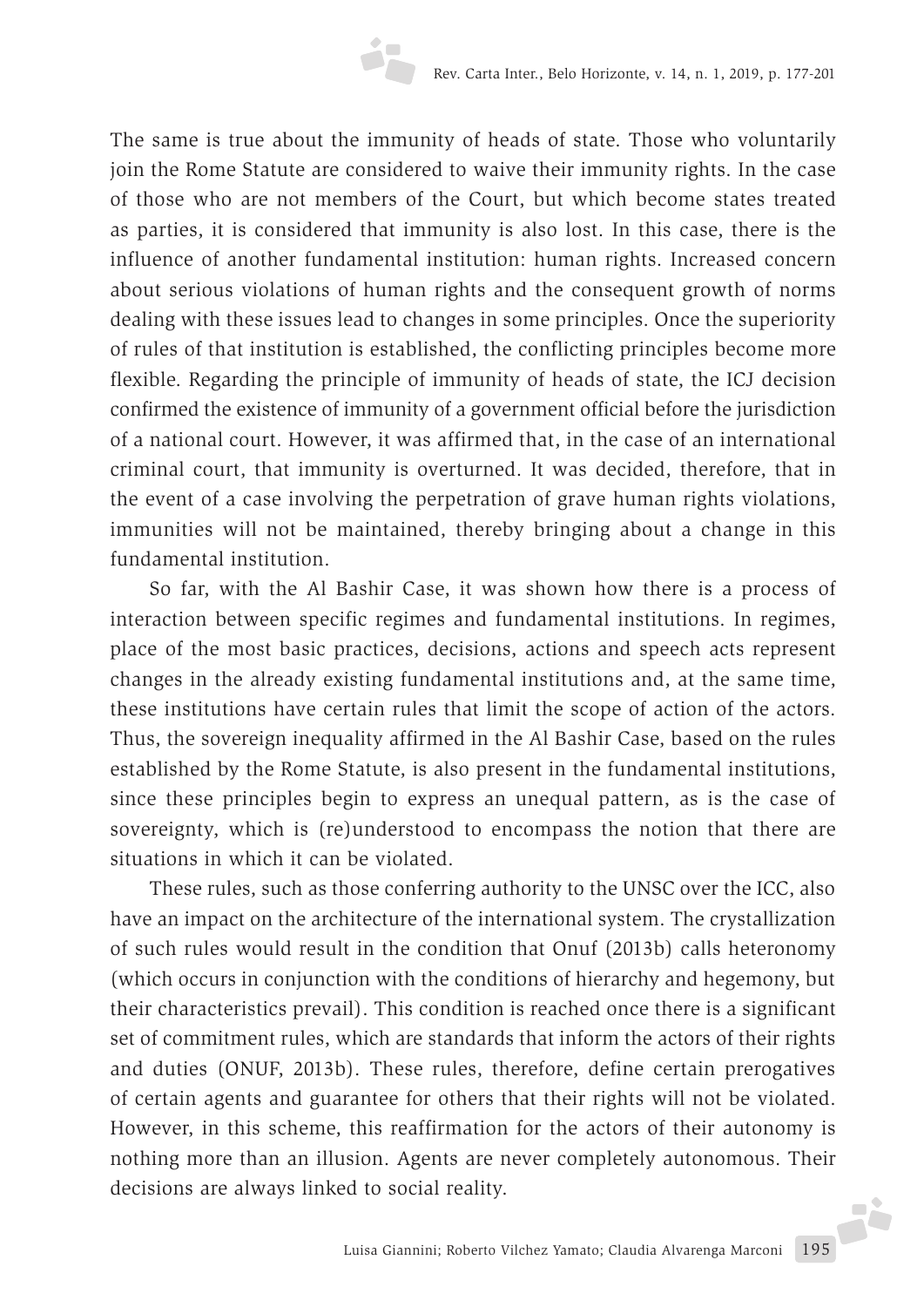Under this condition of heteronomy is that much of the institutions of international society are formed. More specifically in the situation of the ICC, adherence to its constituent instrument, the Rome Statute, by ratification also creates such an illusion. The establishment of an international criminal court through a treaty, in contrast to the previous war crimes trials, was seen as a reaffirmation of the sovereignty of states, since the Court would exercise its jurisdiction only over those whom adhered to its statute. However, the idea of state autonomy was contrasted by a provision of the Rome Statute that established a mechanism through which the UNSC is given the capacity to indicate a case to be investigated and tried by the ICC. Hence, as already mentioned, the Council is empowered with the capacity to submit a state to a treaty to which it has not bound itself by its will.

The sovereign inequality that manifests itself in the regime of the ICC, as it has been emphasized, is not an isolated phenomenon. Although this institution is not directly associated with the UN system, once it defines that the UNSC has competence to act on all issues involving the theme of international peace and security, the ICC regime becomes closely intertwined with it. Thus, sovereign inequality in the UN is a condition for its expression in the ICC. And because Sudan is a member of the UN Charter, it is under the authority of the UNSC. In this sense, the Al Bashir case points to this phenomenon in both regimes in the Court and the UN.

In this interaction of different levels of international institutions, there is a second form of relationship – beyond the one among regimes and fundamental institutions – between the fundamental institutions and the architecture of the international system. The rules, insofar as they crystallize an inequality of resources existing between states, begin to express the disparities of the system. They establish a framework of legalized hegemony that gives the illusion that there is autonomy/equality between states, but also constitute a series of prerogatives for some. The establishment of such rules, marked by these two values – autonomy/ equality and sovereign inequality – such as those present in the Rome Statute and the UN Charter, in turn, influence the architecture of the system. Thus, there is a relationship between the three levels of institutions of international society. Therefore, one can see that there is a clear relation between the sovereign inequalities that are manifested in the different levels of institutions that compose the international order. And rules are the central piece in this scheme, being the ones responsible for producing the condition of heteronomy.

d.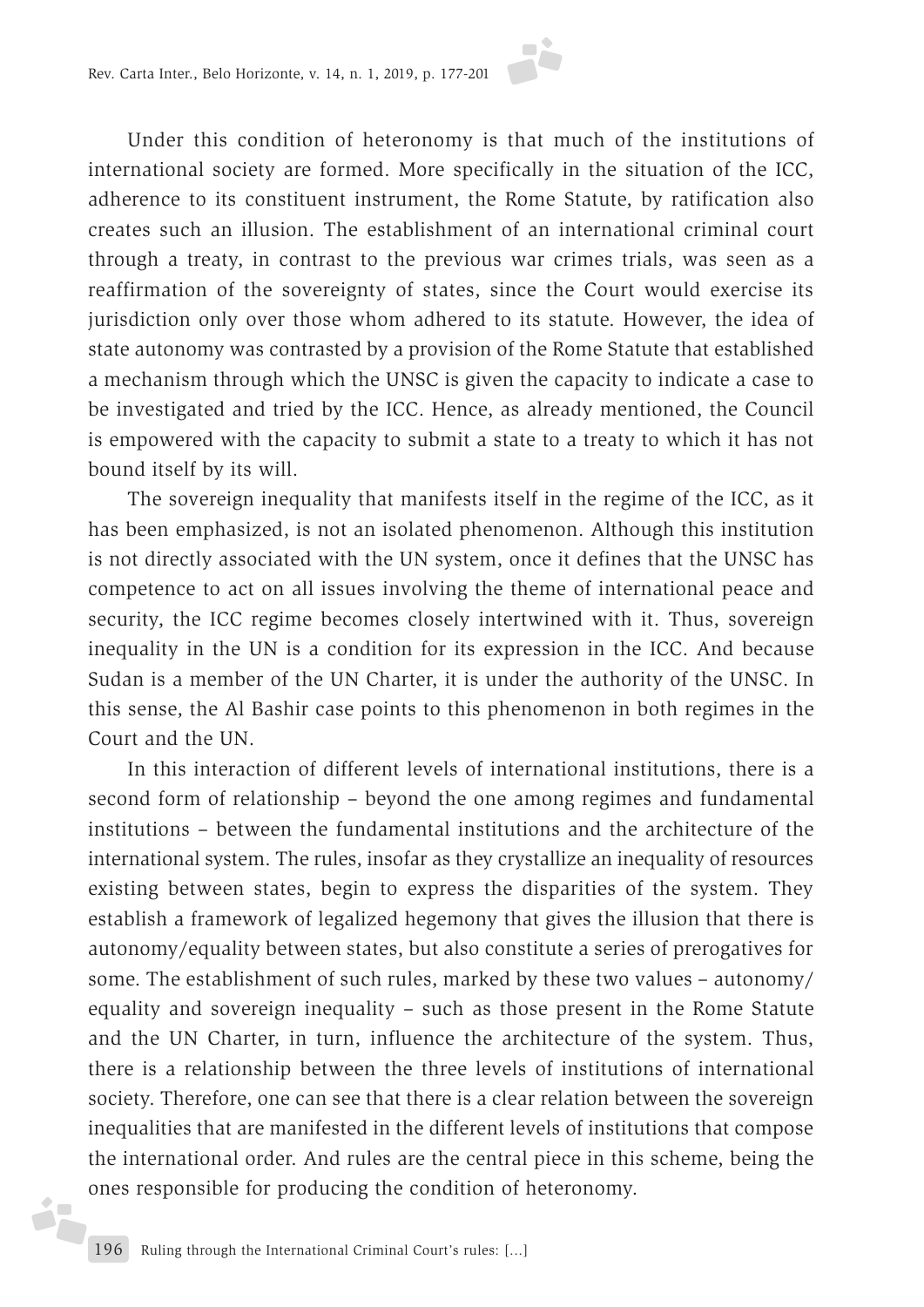#### **Conclusion**

The present article sought to problematize a very common assumption in International Relations: the idea that the anarchy that marks the architecture of international society presupposes sovereign equality. From this assertion, it was argued that there is a sovereign inequality in the international system that is reproduced in the different institutional levels of that order. This hierarchy between sovereignties is legitimized through rules that crystallize inequality in the system. From this, the article sought to understand how this expression of sovereign inequality in the regime of the ICC – through the Al Bashir Case – is related to the manifestation of this phenomenon in other institutions.

The fact that the UNSC is empowered to carry out exceptional measures in international society – such as interventions, or even the indication of a non-member country to the ICC – denotes a hierarchy among states that grants privileges to some and restricts capacities from others. The article, therefore, questioned the idea of sovereign equality, seeking to understand how, through the Al Bashir Case, the opposite can be verified. The case study paved the way for the problematization of sovereign inequality in international institutions. From this, we inquire about the interaction between the institutions that compose the international society and the relation between the expression of inequality between them and the architecture of the system.

The Al Bashir Case serves as an entrance to the discussion of sovereign inequality in the institutions of international society. This Case marked the first time that the UNSC made use of one of the two prerogatives granted by the Rome Statute: that of requesting an investigation by the Court into a certain situation. In this case, the UNSC did so through Resolution 1593, which established an investigation into the situation in Darfur and held a reservation on the investigation of individuals of other nationalities other than Sudanese. By referring the case to the ICC, the UNSC submitted to an international treaty a state that had not ratified it, thereby violating the sovereign prerogative of binding international treaties by expressing its will. This relation between the ICC and the UNSC is considered a manifestation of sovereign inequality since it authorizes great powers to have interference over the regime of international criminal law. This hierarchy, as stated, is expressed in the ability of the UNSC to violate the sovereign prerogatives of a state through its subjection to a treaty to which it has not adhered.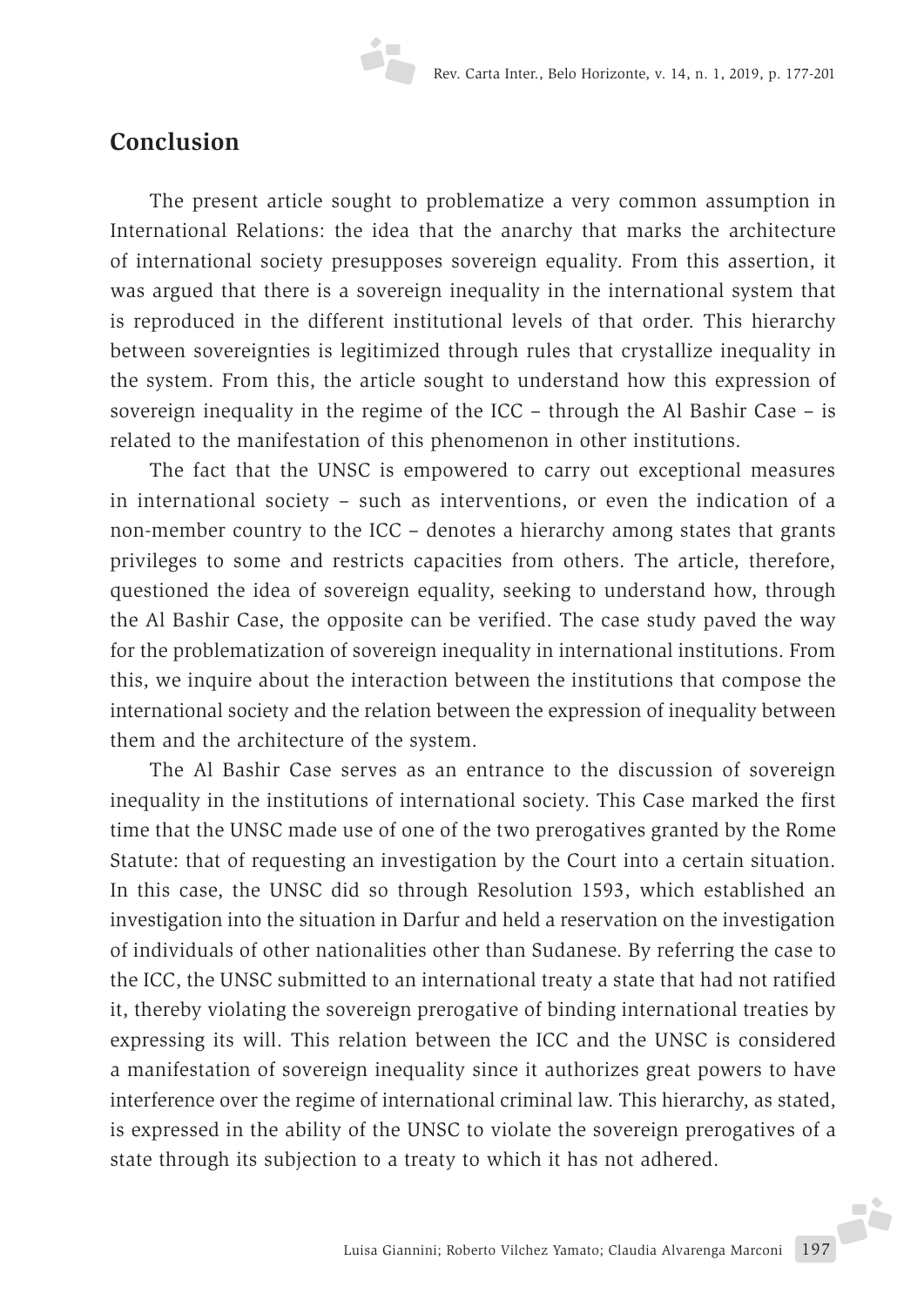Based on this situation, the article analyses how the relationship between the different levels of institutions of international society implies the manifestation of sovereign inequality. With the creation – and use – of the norm that allows the UNSC to interfere in the ICC regime, a relationship is also established between these two specific regimes and the fundamental institutions related to them. Thus, the sovereign inequality that is expressed in the first relation is transposed to the second one, since it changes the actors' understanding of these fundamental institutions. The standard that defines the relationship between the ICC and the UNSC also has an impact on the system architecture. As stated, the type of rules that prevails in the international society has an impact on its structure. And, as pointed out, the institutions of the international order are marked by ambiguity, so that they affirm at the same time the autonomy between states and sovereign inequality. The result of this type of rules, as stated by Onuf (2013b), is an environment marked by heteronomy, which is considered by the author as the situation in which actors believe they have autonomy but actually live in a hierarchical environment. In this sense, the assertion in these institutions of principles that point in different directions constitute international society as heteronomous.

This article, then, represents an effort of disputing the way anarchy in the international system is portrayed. The contribution of the present research, through a case study, to question the characterization of the international system as anarchic and marked by sovereign equality, through the use of theoretical conceptions explaining the interaction between institutions. While, on the one hand, the study of the Al Bashir Case in the ICC raises the discussion over the expressions of sovereign inequality in the international society, it also allows us to witness the material expression in international relations of the theoretical conceptions of the authors on whose ideas the present article was based. With this, it was highlighted how the different levels of institutions of the international society interact in terms of the expression of sovereign inequality. It has therefore been shown that, just as the structure of society has an impact on fundamental institutions and specific regimes, rules and norms are also participating in their construction and, therefore, in the making of a legalized hegemony in the international realm.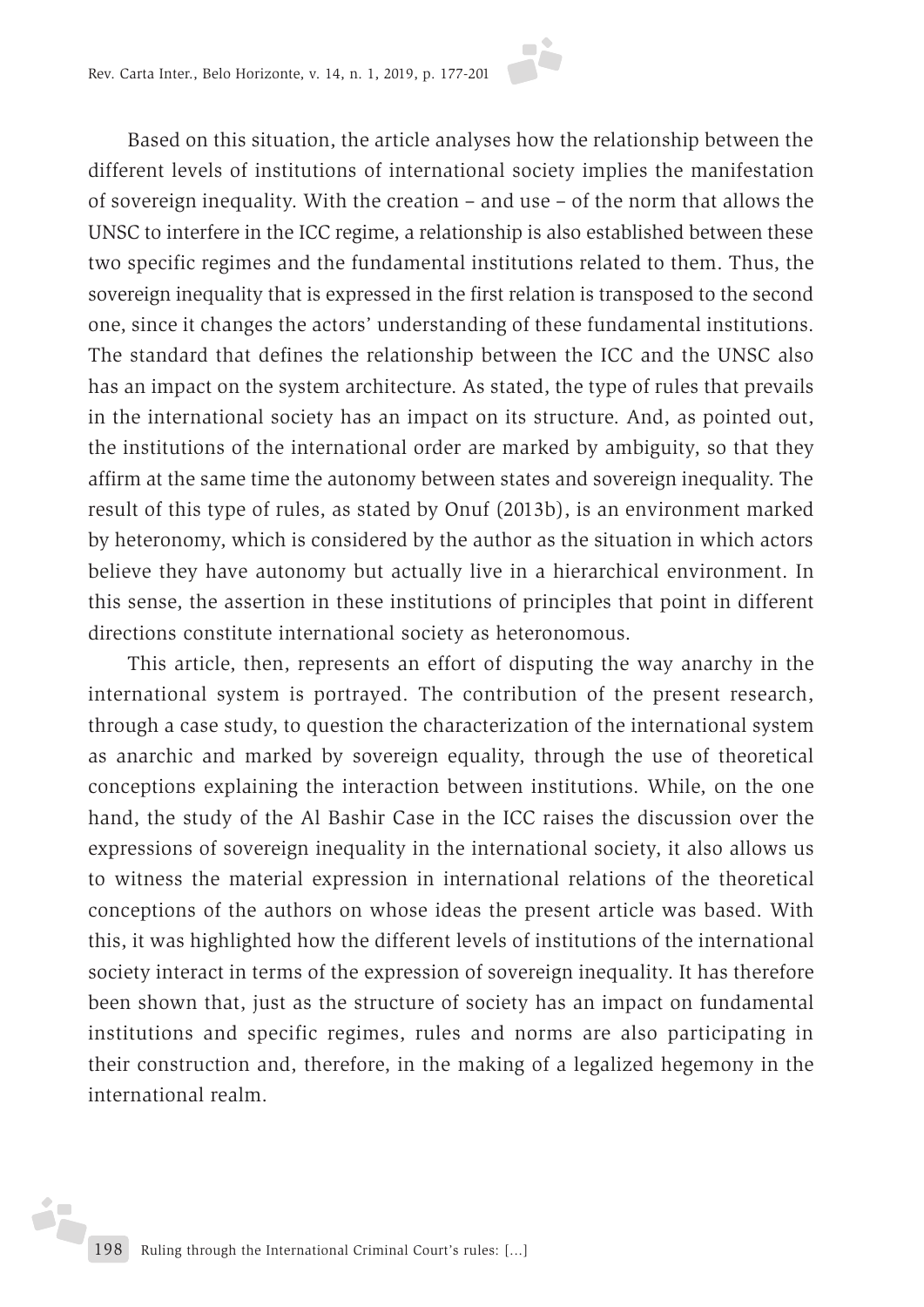#### **References**

- AFRICAN UNION (AU). Decision on the meeting of African States Parties to the Rome Statute of the International Criminal Court (ICC) (Doc. Assembly/AU/13(XIII)), 3 July 2009.
- AKANDE, Dapo. The Legal Nature of Security Council Referrals to the ICC and Its Impact on Al Bashir's Immunities. *Journal of International Criminal Justice*, v. 7, n. 2, 2009a, p. 333-352. Available at:  $\langle$  https://academic.oup.com/jicj/article/7/2/333/902217>. Accessed: 08 June 2017.
- AKANDE, Dapo. Who Is Obliged to Arrest Bashir? *EJIL: Talk!*, 13 March 2009b. Available at: <http://www.ejiltalk.org/the-african-union-the-icc-and-universal-jurisdictionsome-recent-developments/>. Accessed: 08 June 2017.
- BÖCKENFÖRD, Markus. Sudan. *Max Planck Encyclopedia of Public International Law.* Online Edition. Oxford: Oxford University Press, 2010. Available at: < http://opil. ouplaw.com/view/10.1093/law:epil/9780199231690/law-9780199231690-e1360? prd=EPIL>. Accessed: 06 June 2017.
- BULL, Hedley. *The Anarchical Society: A Study of Order in World Politics*. New York: Palgrave, 2002.
- BUZAN, Barry. *From International to World Society? English School Theory and the Social Structure of Globalisation*. Cambridge: Cambridge University Press, 2004.
- CRYER, Robert. 'The ICC and its Relationship to Non-States Parties'. In: STAHN, Carsten. *The Law and Practice of the International Criminal Court*. Oxford: Oxford University Press, 2015, p. 260-280.
- CUI, Shunji; BUZAN, Barry. Great Power Management in International Society, *The Chinese Journal of International Politics*, v. 9, n. 2, p. 181-210, 2016. Available at:  $\langle$ https://academic.oup.com/cjip/article/9/2/181/1745012 > . Accessed: 10 Sept. 2017.
- GAETA, Paola. Does President Al Bashir Enjoy Immunity from Arrest? *Journal of International Criminal Justice*, v. 7, n. 2, p. 315-332, 2009. Available at: <https://academic.oup.com/ jicj/article/7/2/315/902208>. Accessed: 08 June 2017.
- HOLSTI, K. J. *Taming the Sovereigns: Institutional Change in International Politics*. Cambridge: Cambridge University Press, 2004.
- INTERNATIONAL COMMISSION OF INQUIRY ON DARFUR (ICID). Report of the International Commission of Inquiry on Darfur to the United Nations Secretary-General, 25 January 2005. Available at: <http://www.un.org/news/dh/sudan/com\_inq\_darfur.pdf>. Accessed: 5 Aug. 2016.
- INTERNATIONAL COURT OF JUSTICE (ICJ), Case Concerning the Arrest Warrant of 11 April 2000 (Democratic Republic of the Congo v. Belgium), 14 February 2002.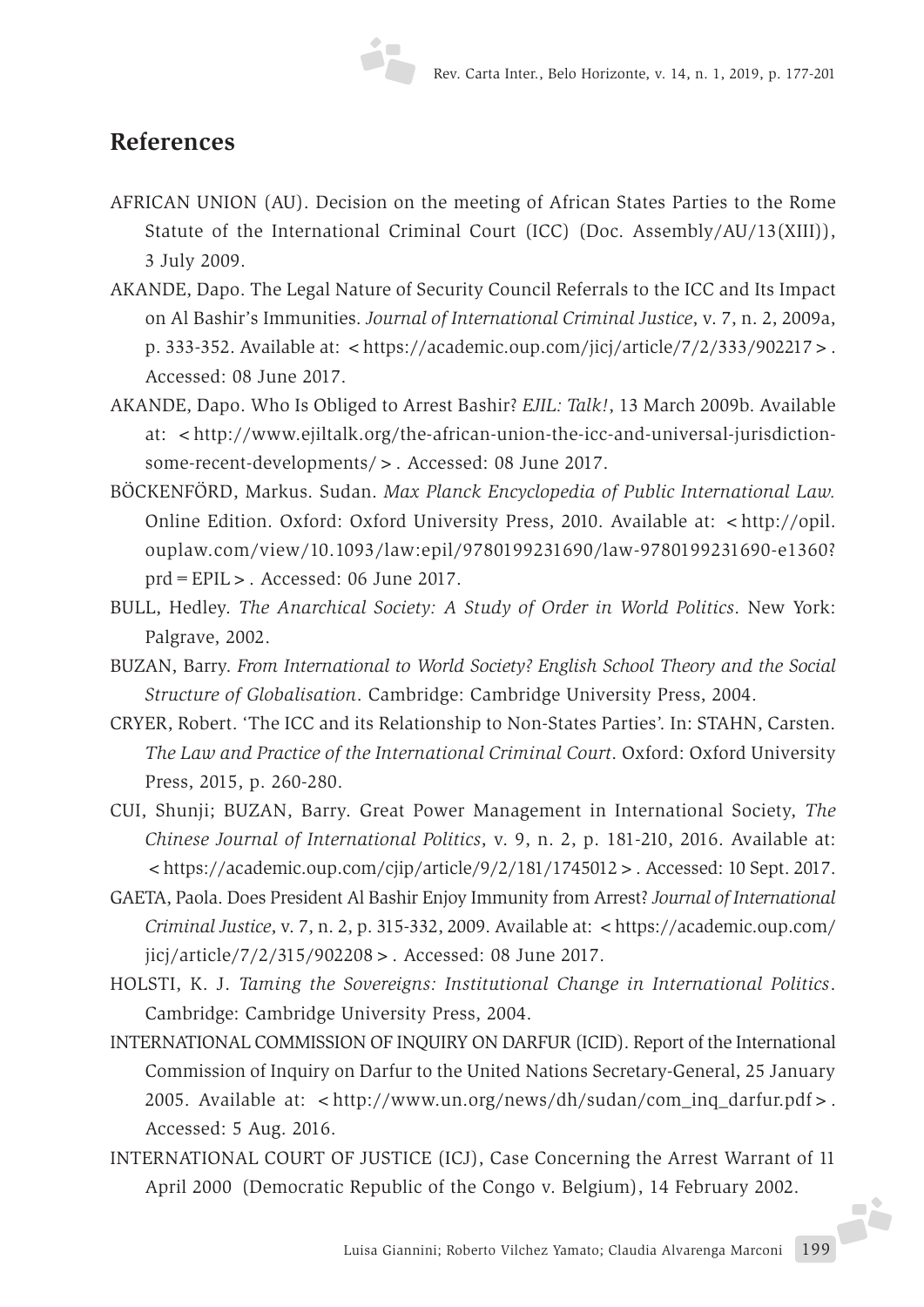- INTERNATIONAL LAW COMMISSION, Vienna Convention on the Law of Treaties, 22 May 1969.
- KOSKENNIEMI, Martti. *The Politics of International Law*. Oxford and Portland: Hart Publishing, 2011.
- LEANDER, Anna; WERNER, Wouter, Tainted Love: The Struggle over Legality in International Relations and International Law. In RAJKOVIC, Nikolas; AALBERTS, Tanja E.; GAMMELTOFT-HANSEN, Thomas (ed.). *The Power of Legality:* Practices of International Law and their Politics. Cambridge: Cambridge University Press, 2016, p. 75-98.
- LINDAHL, Hans, *Fault Lines of Globalization: Legal Order and the Politics of A-Legality*. Oxford: Oxford University Press, 2013.
- MORRIS, Madeline. The jurisdiction of the ICC over nationals of non-state parties. *ILSA Journal of International & Comparative Law*, v. 6, p. 363-369, 2000. Available at: <https://scholarship.law.duke.edu/cgi/viewcontent.cgi?article=2746&context= faculty\_scholarship>. Accessed: 03 Sept. 2017.
- NERLICH, Volker. 'ICC (Complementarity)'. In CASSESSE, Antonio (ed.). *The Oxford Companion to International Criminal Justice*. Oxford: Oxford University Press, 2009, p. 346-348.
- NOGUEIRA, João P.; MESSARI, Nizar. *Teoria das relações internacionais:* correntes e debates. Rio de Janeiro: Elsevier, 2005.
- NOUWEN, Sarah M. H. *Complementarity in the Line of Fire:* the catalysing effect of the International Criminal Court in Uganda and Sudan. Cambridge: Cambridge University Press, 2013.
- OETTE, Lutz. Peace and Justice, or Neither? The Repercussion of the al-Bashir Case for International Criminal Justice in Africa and Beyond. *Journal of International Criminal Justice*, v. 8, n. 2, p. 345-364, 2010. Available at: <https://academic.oup.com/jicj/ article/8/2/345/848198>. Accessed: 09 June 2017.
- ONUF, Nicholas G. Constructivism: A User's Manual. In KUBÁLKOVÁ, Vendulka; ONUF, Nicholas; KOWERT, Paul (eds.) *International Relations in a Constructed World*. New York: Routledge, 1998a. Cap. 3, p. 58-78.
- \_\_\_\_. *The Republican Legacy in International Thought*. Cambridge: Cambridge University Press, 1998b.
- \_\_\_\_. Institutions, intentions and international relations. *Review of International Studies*, v. 28, n. 2 p. 211-228, 2002. Available at: <https://www.cambridge.org/core/journals/ review-of-international-studies/article/institutions-intentions-and-international-rela tions/8414703197DB8B3E6B6C8447AC300E34>. Accessed: 08 Sept. 2017.
- \_\_\_\_. *Making Sense, Making Worlds*. New York: Routledge, 2013a.